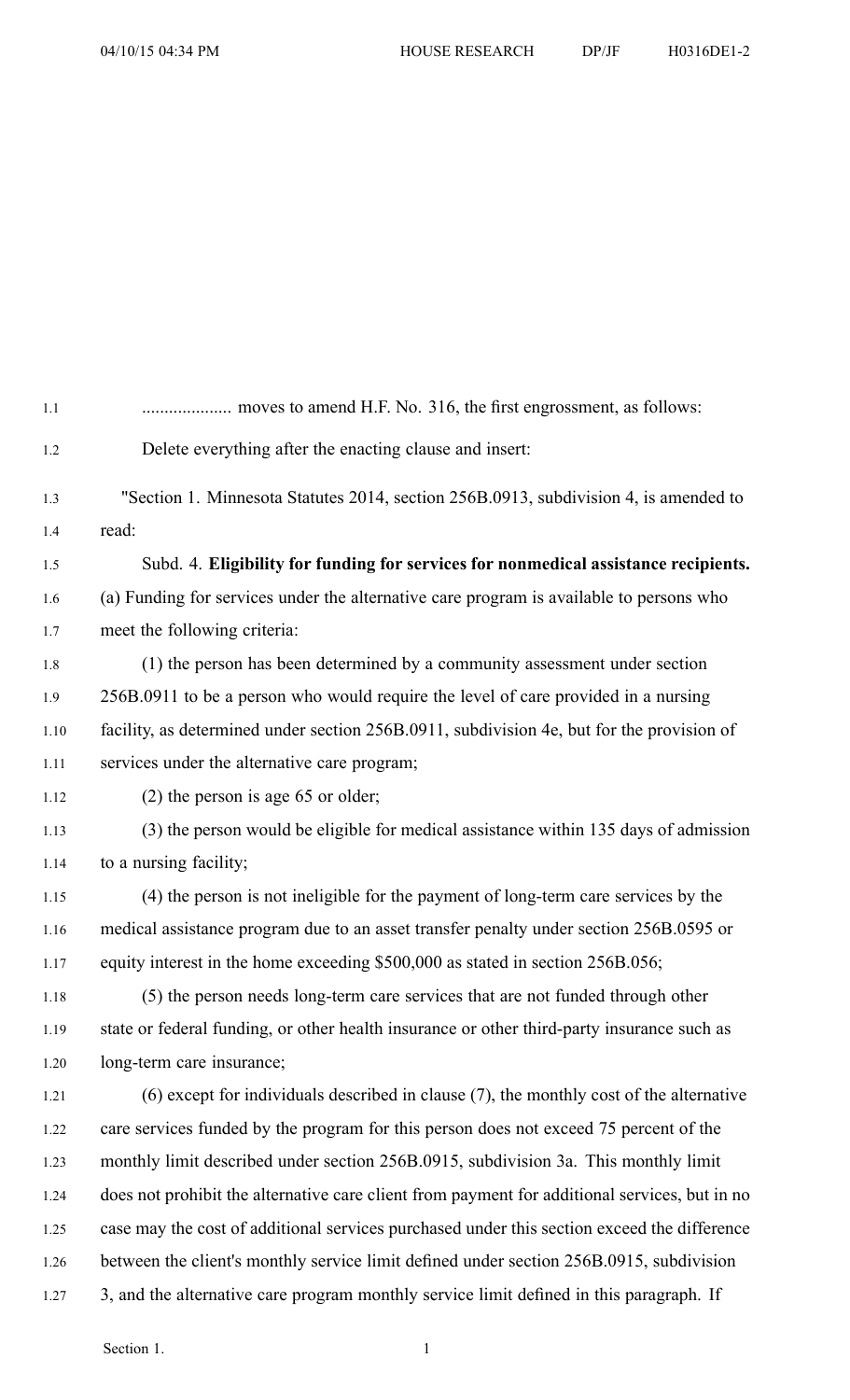2.1 care-related supplies and equipment or environmental modifications and adaptations are or 2.2 will be purchased for an alternative care services recipient, the costs may be prorated on <sup>a</sup> 2.3 monthly basis for up to 12 consecutive months beginning with the month of purchase. 2.4 If the monthly cost of <sup>a</sup> recipient's other alternative care services exceeds the monthly 2.5 limit established in this paragraph, the annual cost of the alternative care services shall be 2.6 determined. In this event, the annual cost of alternative care services shall not exceed 12 2.7 times the monthly limit described in this paragraph;

2.8 (7) for individuals assigned <sup>a</sup> case mix classification A as described under section 2.9 256B.0915, subdivision 3a, paragraph (a), with (i) no dependencies in activities of daily 2.10 living, or (ii) up to two dependencies in bathing, dressing, grooming, walking, and eating 2.11 when the dependency score in eating is three or greater as determined by an assessment 2.12 performed under section 256B.0911, the monthly cost of alternative care services funded 2.13 by the program cannot exceed \$593 per month for all new participants enrolled in 2.14 the program on or after July 1, 2011. This monthly limit shall be applied to all other 2.15 participants who meet this criteria at reassessment. This monthly limit shall be increased 2.16 annually as described in section 256B.0915, subdivision 3a, paragraph paragraphs (a) and 2.17 (e). This monthly limit does not prohibit the alternative care client from paymen<sup>t</sup> for 2.18 additional services, but in no case may the cost of additional services purchased exceed the 2.19 difference between the client's monthly service limit defined in this clause and the limit 2.20 described in clause (6) for case mix classification A; and

2.21 (8) the person is making timely payments of the assessed monthly fee.

2.22 A person is ineligible if paymen<sup>t</sup> of the fee is over 60 days pas<sup>t</sup> due, unless the person 2.23 agrees to:

2.24 (i) the appointment of <sup>a</sup> representative payee;

2.25 (ii) automatic paymen<sup>t</sup> from <sup>a</sup> financial account;

2.26 (iii) the establishment of greater family involvement in the financial managemen<sup>t</sup> of 2.27 payments; or

2.28 (iv) another method acceptable to the lead agency to ensure promp<sup>t</sup> fee payments.

2.29 The lead agency may extend the client's eligibility as necessary while making 2.30 arrangements to facilitate paymen<sup>t</sup> of past-due amounts and future premium payments.

2.31 Following disenrollment due to nonpaymen<sup>t</sup> of <sup>a</sup> monthly fee, eligibility shall not be

2.32 reinstated for <sup>a</sup> period of 30 days.

2.33 (b) Alternative care funding under this subdivision is not available for <sup>a</sup> person who 2.34 is <sup>a</sup> medical assistance recipient or who would be eligible for medical assistance without <sup>a</sup> 2.35 spenddown or waiver obligation. A person whose initial application for medical assistance 2.36 and the elderly waiver program is being processed may be served under the alternative care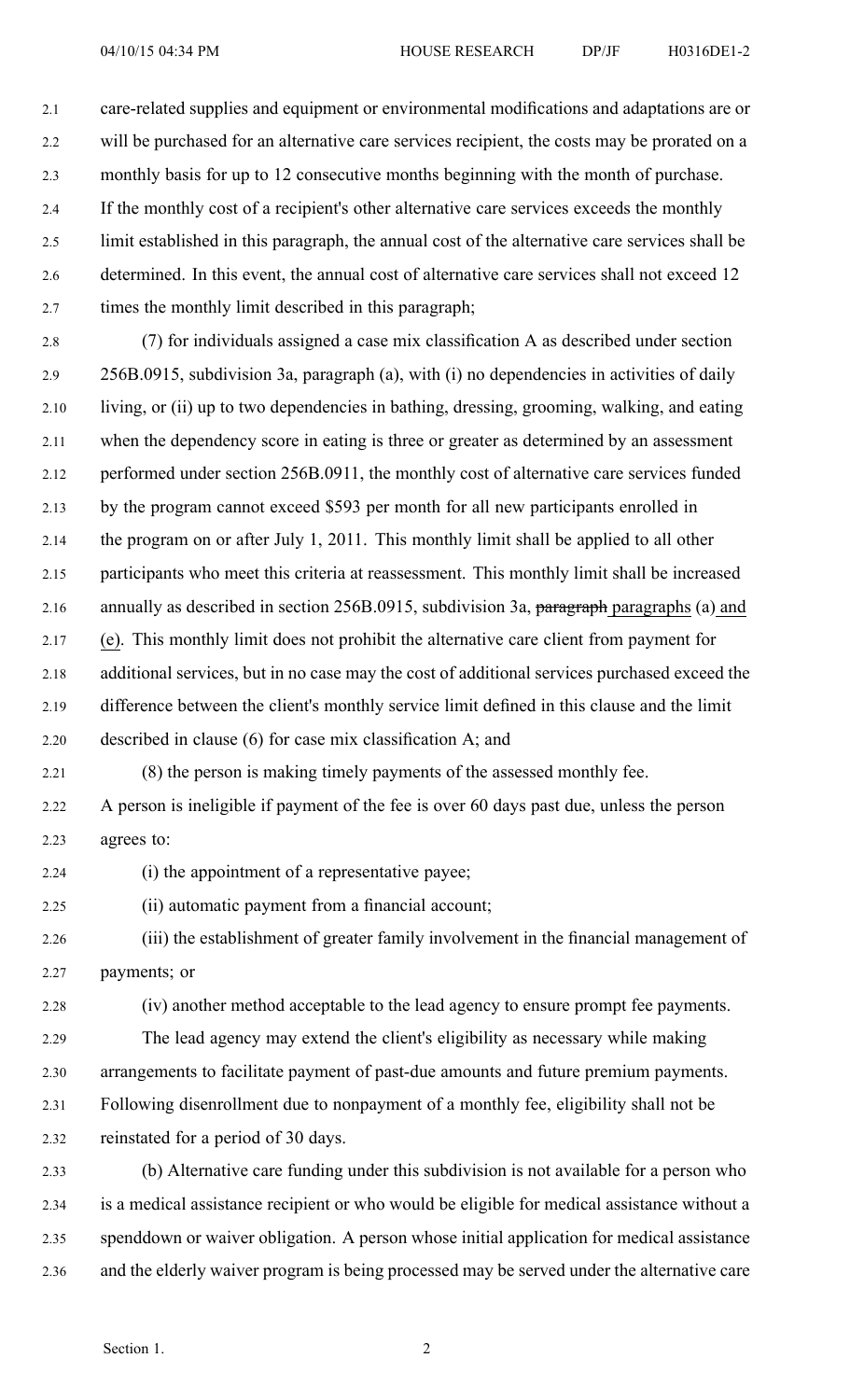3.1 program for <sup>a</sup> period up to 60 days. If the individual is found to be eligible for medical 3.2 assistance, medical assistance must be billed for services payable under the federally 3.3 approved elderly waiver plan and delivered from the date the individual was found eligible 3.4 for the federally approved elderly waiver plan. Notwithstanding this provision, alternative 3.5 care funds may not be used to pay for any service the cost of which: (i) is payable by 3.6 medical assistance; (ii) is used by <sup>a</sup> recipient to meet <sup>a</sup> waiver obligation; or (iii) is used to 3.7 pay <sup>a</sup> medical assistance income spenddown for <sup>a</sup> person who is eligible to participate in the 3.8 federally approved elderly waiver program under the special income standard provision.

3.9 (c) Alternative care funding is not available for <sup>a</sup> person who resides in <sup>a</sup> licensed 3.10 nursing home, certified boarding care home, hospital, or intermediate care facility, excep<sup>t</sup> 3.11 for case managemen<sup>t</sup> services which are provided in suppor<sup>t</sup> of the discharge planning 3.12 process for <sup>a</sup> nursing home resident or certified boarding care home resident to assist with 3.13 <sup>a</sup> relocation process to <sup>a</sup> community-based setting.

3.14 (d) Alternative care funding is not available for <sup>a</sup> person whose income is greater 3.15 than the maintenance needs allowance under section 256B.0915, subdivision 1d, but equal 3.16 to or less than 120 percen<sup>t</sup> of the federal poverty guideline effective July 1 in the fiscal 3.17 year for which alternative care eligibility is determined, who would be eligible for the 3.18 elderly waiver with <sup>a</sup> waiver obligation.

3.19 Sec. 2. Minnesota Statutes 2014, section 256B.0915, subdivision 3a, is amended to read: 3.20 Subd. 3a. **Elderly waiver cost limits.** (a) The monthly limit for the cost of 3.21 waivered services to an individual elderly waiver client excep<sup>t</sup> for individuals described 3.22 in paragraphs (b) and (d) shall be the weighted average monthly nursing facility rate of 3.23 the case mix resident class to which the elderly waiver client would be assigned under 3.24 Minnesota Rules, parts 9549.0050 to 9549.0059, less the recipient's maintenance needs 3.25 allowance as described in subdivision 1d, paragraph (a), until the first day of the state 3.26 fiscal year in which the resident assessment system as described in section 256B.438 for 3.27 nursing home rate determination is implemented. Effective on the first day of the state 3.28 fiscal year in which the resident assessment system as described in section 256B.438 for 3.29 nursing home rate determination is implemented and the first day of each subsequent state 3.30 fiscal year, the monthly limit for the cost of waivered services to an individual elderly 3.31 waiver client shall be the rate monthly limit of the case mix resident class to which the 3.32 waiver client would be assigned under Minnesota Rules, parts 9549.0050 to 9549.0059, in 3.33 effect on the last day of the previous state fiscal year, adjusted by any legislatively adopted 3.34 home and community-based services percentage rate adjustment.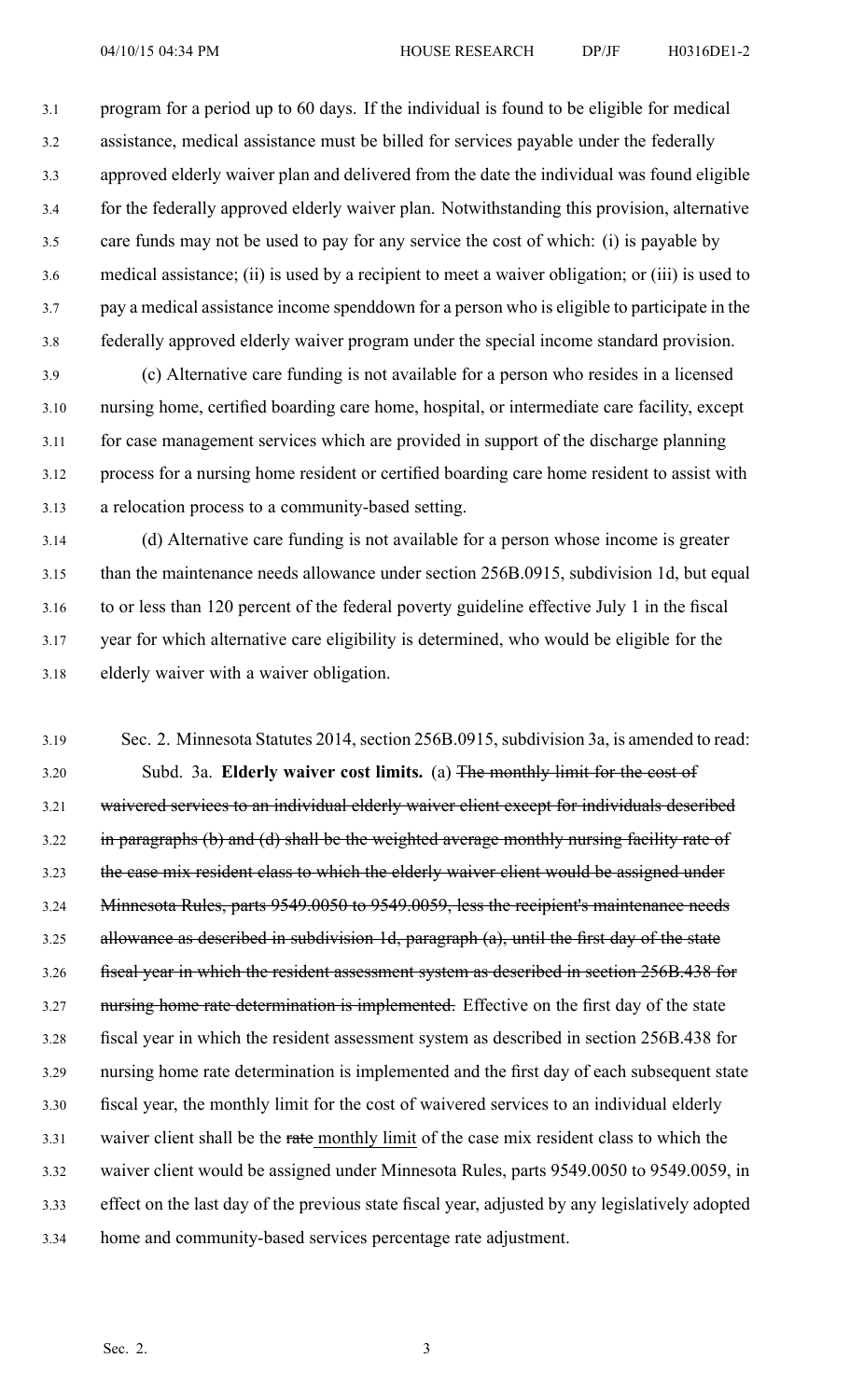- 4.1 (b) The monthly limit for the cost of waivered services under paragraph (a) to an 4.2 individual elderly waiver client assigned to a case mix classification A under paragraph 4.3  $(a)$  with:
- 

4.4 (1) no dependencies in activities of daily living; or

- 4.5 (2) up to two dependencies in bathing, dressing, grooming, walking, and eating 4.6 when the dependency score in eating is three or greater as determined by an assessment 4.7 performed under section 256B.0911 shall be \$1,750 per month effective on July 1, 2011, 4.8 for all new participants enrolled in the program on or after July 1, 2011. This monthly 4.9 limit shall be applied to all other participants who meet this criteria at reassessment. This 4.10 monthly limit shall be increased annually as described in paragraph paragraphs (a) and (e).
- 4.11 (c) If extended medical supplies and equipment or environmental modifications are 4.12 or will be purchased for an elderly waiver client, the costs may be prorated for up to 4.13 12 consecutive months beginning with the month of purchase. If the monthly cost of <sup>a</sup> 4.14 recipient's waivered services exceeds the monthly limit established in paragraph (a)  $\sigma$ r, 4.15 (b), (d), or (e), the annual cost of all waivered services shall be determined. In this event, 4.16 the annual cost of all waivered services shall not exceed 12 times the monthly limit of 4.17 waivered services as described in paragraph (a)  $\sigma$ r, (b), (d), or (e).
- 4.18 (d) Effective July 1, 2013, the monthly cost limit of waiver services, including 4.19 any necessary home care services described in section 256B.0651, subdivision 2, for 4.20 individuals who meet the criteria as ventilator-dependent given in section 256B.0651, 4.21 subdivision 1, paragraph (g), shall be the average of the monthly medical assistance 4.22 amount established for home care services as described in section 256B.0652, subdivision 4.23 7, and the annual average contracted amount established by the commissioner for nursing 4.24 facility services for ventilator-dependent individuals. This monthly limit shall be increased 4.25 annually as described in paragraph paragraphs (a) and (e).
- 4.26 (e) Effective July 1, 2016, and each July 1 thereafter, the monthly cost limits for 4.27 elderly waiver services in effect on the previous June 30 shall be adjusted by the greater of 4.28 the difference between any legislatively adopted home and community-based provider 4.29 rate increase effective on July 1 and the average statewide percentage increase in nursing 4.30 facility operating paymen<sup>t</sup> rates under sections 256B.431, 256B.434, and 256B.441,
- 4.31 effective the previous January 1.

# 4.32 **EFFECTIVE DATE.** This section is effective July 1, 2016.

4.33 Sec. 3. Minnesota Statutes 2014, section 256B.0915, subdivision 3e, is amended to read: 4.34 Subd. 3e. **Customized living service rate.** (a) Payment for customized living 4.35 services shall be <sup>a</sup> monthly rate authorized by the lead agency within the parameters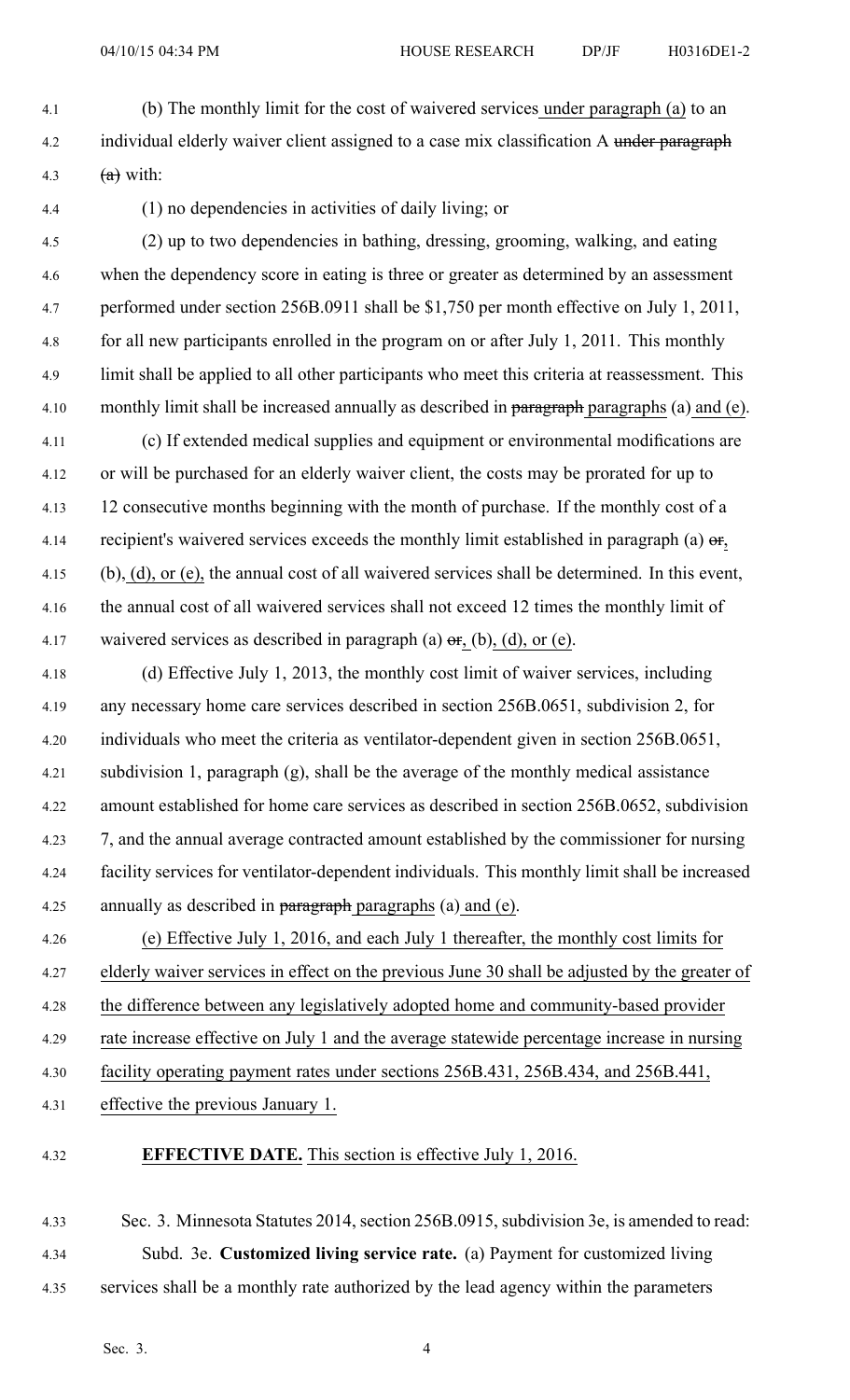5.1 established by the commissioner. The paymen<sup>t</sup> agreemen<sup>t</sup> must delineate the amount of 5.2 each componen<sup>t</sup> service included in the recipient's customized living service plan. The 5.3 lead agency, with input from the provider of customized living services, shall ensure that 5.4 there is <sup>a</sup> documented need within the parameters established by the commissioner for all 5.5 componen<sup>t</sup> customized living services authorized.

5.6 (b) The paymen<sup>t</sup> rate must be based on the amount of componen<sup>t</sup> services to be 5.7 provided utilizing componen<sup>t</sup> rates established by the commissioner. Counties and tribes 5.8 shall use tools issued by the commissioner to develop and document customized living 5.9 service plans and rates.

5.10 (c) Component service rates must not exceed paymen<sup>t</sup> rates for comparable elderly 5.11 waiver or medical assistance services and must reflect economies of scale. Customized 5.12 living services must not include rent or raw food costs.

5.13 (d) With the exception of individuals described in subdivision 3a, paragraph (b), the 5.14 individualized monthly authorized paymen<sup>t</sup> for the customized living service plan shall not 5.15 exceed 50 percen<sup>t</sup> of the greater of either the statewide or any of the geographic groups' 5.16 weighted average monthly nursing facility rate of the case mix resident class to which the 5.17 elderly waiver eligible client would be assigned under Minnesota Rules, parts 9549.0050 to 5.18 9549.0059, less the maintenance needs allowance as described in subdivision 1d, paragraph 5.19 (a), until the July 1 of the state fiscal year in which the resident assessment system as 5.20 described in section 256B.438 for nursing home rate determination is implemented. 5.21 Effective on July 1 of the state fiscal year in which the resident assessment system as 5.22 described in section 256B.438 for nursing home rate determination is implemented and 5.23 July 1 of each subsequent state fiscal year, the individualized monthly authorized paymen<sup>t</sup> 5.24 for the services described in this clause shall not exceed the limit which was in effect on 5.25 June 30 of the previous state fiscal year updated annually based on legislatively adopted 5.26 changes to all service rate maximums for home and community-based service providers.

5.27 (e) Effective July 1, 2011, the individualized monthly paymen<sup>t</sup> for the customized 5.28 living service plan for individuals described in subdivision 3a, paragraph (b), must be the 5.29 monthly authorized paymen<sup>t</sup> limit for customized living for individuals classified as case 5.30 mix A, reduced by 25 percent. This rate limit must be applied to all new participants 5.31 enrolled in the program on or after July 1, 2011, who meet the criteria described in 5.32 subdivision 3a, paragraph (b). This monthly limit also applies to all other participants who 5.33 meet the criteria described in subdivision 3a, paragraph (b), at reassessment.

5.34 (f) Customized living services are delivered by <sup>a</sup> provider licensed by the 5.35 Department of Health as <sup>a</sup> class A or class F home care provider and provided in <sup>a</sup>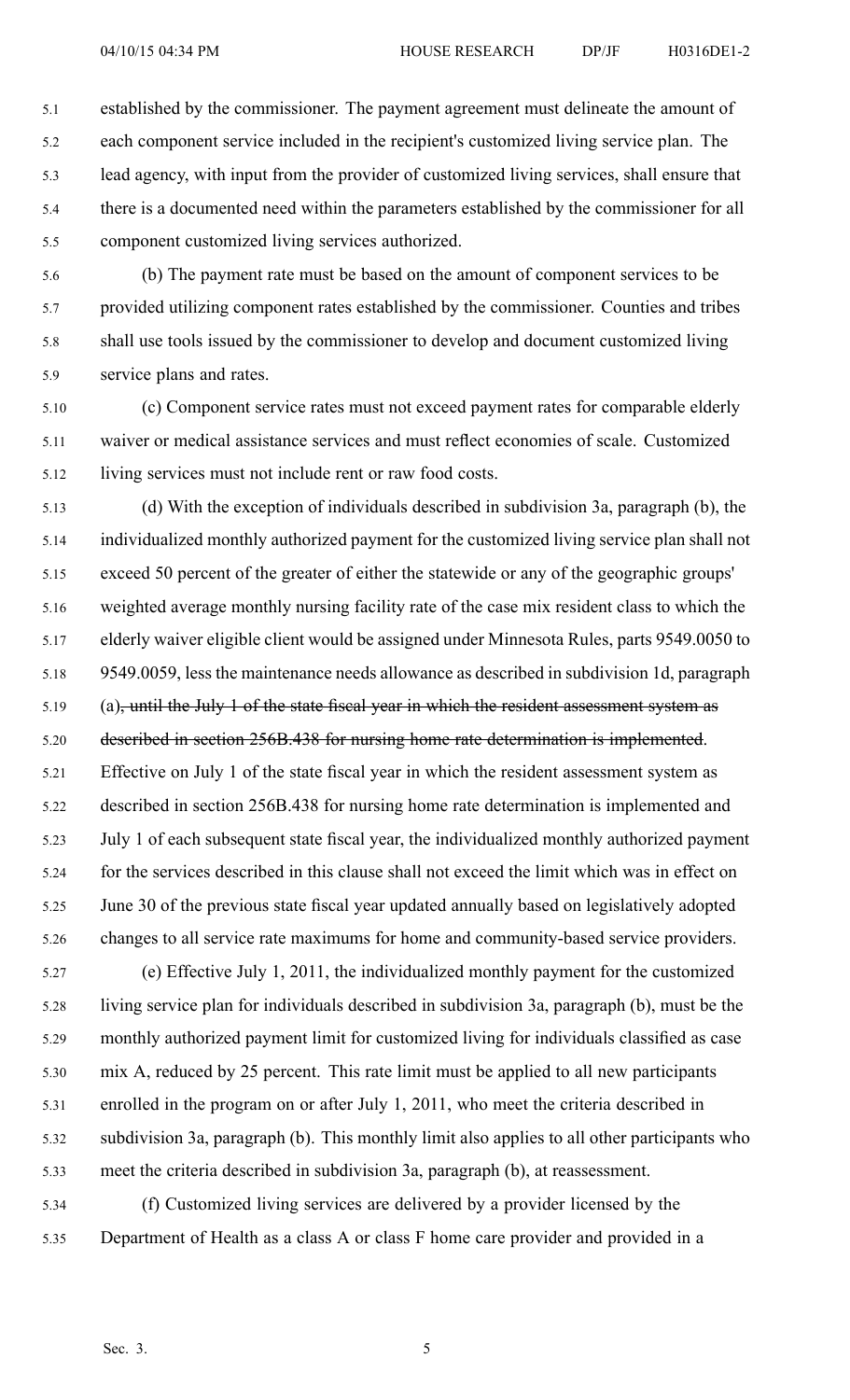6.1 building that is registered as <sup>a</sup> housing with services establishment under chapter 144D. 6.2 Licensed home care providers are subject to section 256B.0651, subdivision 14.

- 6.3 (g) A provider may not bill or otherwise charge an elderly waiver participant or their 6.4 family for additional units of any allowable componen<sup>t</sup> service beyond those available 6.5 under the service rate limits described in paragraph (d), nor for additional units of any 6.6 allowable componen<sup>t</sup> service beyond those approved in the service plan by the lead agency.
- 6.7 (h) Effective July 1, 2016, and each July 1 thereafter, individualized service rate 6.8 limits for customized living services under this subdivision shall be adjusted by the greater 6.9 of the difference between any legislatively adopted home and community-based provider
- 6.10 rate increase effective on July 1 and the average statewide percentage increase in nursing
- 6.11 facility operating paymen<sup>t</sup> rates under sections 256B.431, 256B.434, and 256B.441,
- 6.12 effective the previous January 1.
- 

## 6.13 **EFFECTIVE DATE.** This section is effective July 1, 2016.

6.14 Sec. 4. Minnesota Statutes 2014, section 256B.0915, subdivision 3h, is amended to read: 6.15 Subd. 3h. **Service rate limits; 24-hour customized living services.** (a) The 6.16 paymen<sup>t</sup> rate for 24-hour customized living services is <sup>a</sup> monthly rate authorized by the 6.17 lead agency within the parameters established by the commissioner of human services. 6.18 The paymen<sup>t</sup> agreemen<sup>t</sup> must delineate the amount of each componen<sup>t</sup> service included 6.19 in each recipient's customized living service plan. The lead agency, with input from 6.20 the provider of customized living services, shall ensure that there is <sup>a</sup> documented need 6.21 within the parameters established by the commissioner for all componen<sup>t</sup> customized 6.22 living services authorized. The lead agency shall not authorize 24-hour customized living 6.23 services unless there is <sup>a</sup> documented need for 24-hour supervision.

6.24 (b) For purposes of this section, "24-hour supervision" means that the recipient 6.25 requires assistance due to needs related to one or more of the following:

6.26 (1) intermittent assistance with toileting, positioning, or transferring;

- 6.27 (2) cognitive or behavioral issues;
- 

6.28 (3) <sup>a</sup> medical condition that requires clinical monitoring; or

6.29 (4) for all new participants enrolled in the program on or after July 1, 2011, and 6.30 all other participants at their first reassessment after July 1, 2011, dependency in at 6.31 least three of the following activities of daily living as determined by assessment under 6.32 section 256B.0911: bathing; dressing; grooming; walking; or eating when the dependency 6.33 score in eating is three or greater; and needs medication managemen<sup>t</sup> and at least 50 6.34 hours of service per month. The lead agency shall ensure that the frequency and mode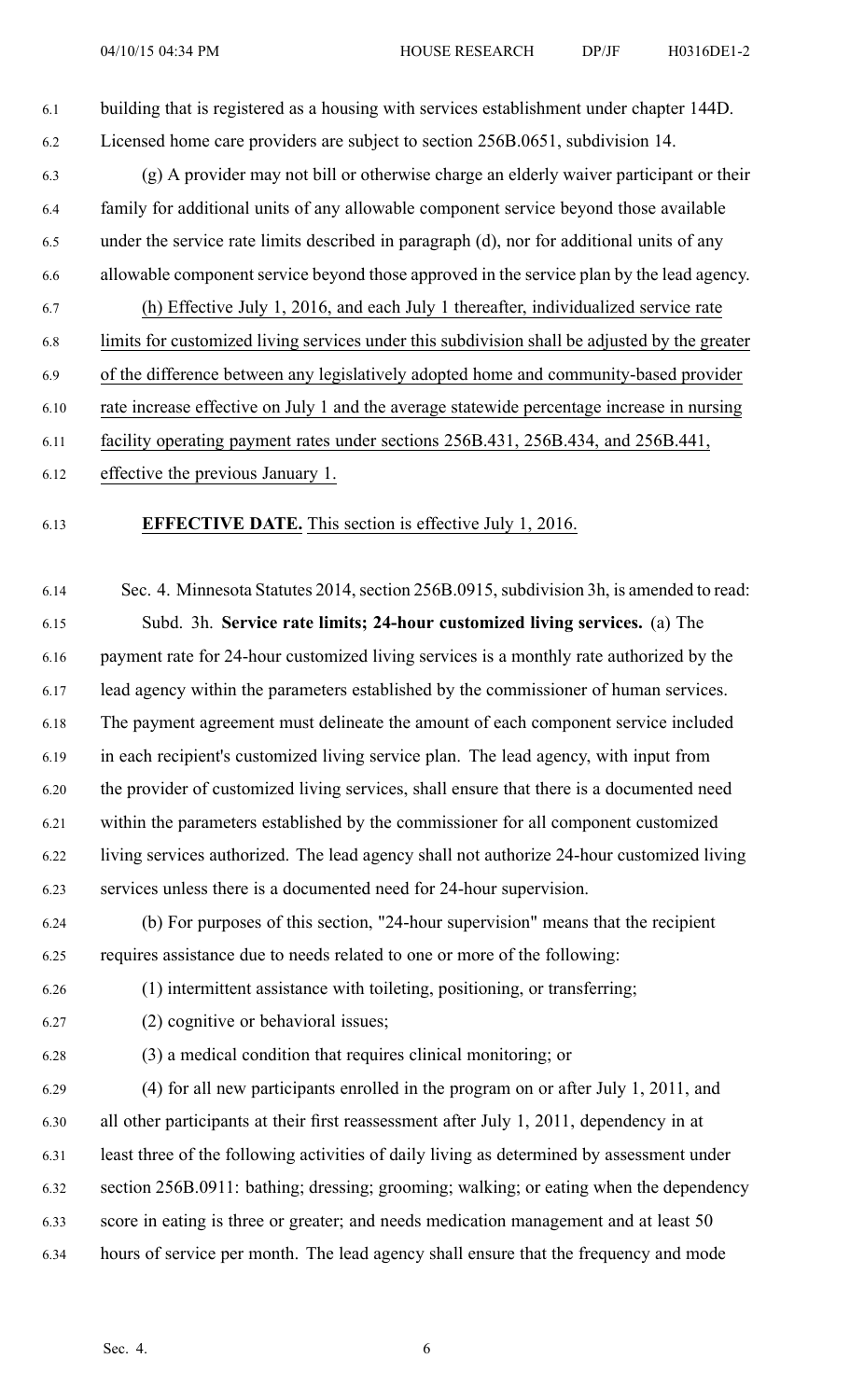7.1 of supervision of the recipient and the qualifications of staff providing supervision are 7.2 described and meet the needs of the recipient.

7.3 (c) The paymen<sup>t</sup> rate for 24-hour customized living services must be based on the 7.4 amount of componen<sup>t</sup> services to be provided utilizing componen<sup>t</sup> rates established by the 7.5 commissioner. Counties and tribes will use tools issued by the commissioner to develop 7.6 and document customized living plans and authorize rates.

7.7 (d) Component service rates must not exceed paymen<sup>t</sup> rates for comparable elderly 7.8 waiver or medical assistance services and must reflect economies of scale.

7.9 (e) The individually authorized 24-hour customized living payments, in combination 7.10 with the paymen<sup>t</sup> for other elderly waiver services, including case management, must not 7.11 exceed the recipient's community budget cap specified in subdivision 3a. Customized 7.12 living services must not include rent or raw food costs.

7.13 (f) The individually authorized 24-hour customized living paymen<sup>t</sup> rates shall not 7.14 exceed the 95 percentile of statewide monthly authorizations for 24-hour customized 7.15 living services in effect and in the Medicaid managemen<sup>t</sup> information systems on March 7.16 31, 2009, for each case mix resident class under Minnesota Rules, parts 9549.0050 7.17 to 9549.0059, to which elderly waiver service clients are assigned. When there are 7.18 fewer than 50 authorizations in effect in the case mix resident class, the commissioner 7.19 shall multiply the calculated service paymen<sup>t</sup> rate maximum for the A classification by 7.20 the standard weight for that classification under Minnesota Rules, parts 9549.0050 to 7.21 9549.0059, to determine the applicable payment rate maximum. Service payment rate 7.22 maximums shall be updated annually based on legislatively adopted changes to all service 7.23 rates for home and community-based service providers.

7.24 (g) Notwithstanding the requirements of paragraphs (d) and (f), the commissioner 7.25 may establish alternative paymen<sup>t</sup> rate systems for 24-hour customized living services in 7.26 housing with services establishments which are freestanding buildings with <sup>a</sup> capacity of 7.27 16 or fewer, by applying <sup>a</sup> single hourly rate for covered componen<sup>t</sup> services provided 7.28 in either:

7.29 (1) licensed corporate adult foster homes; or

7.30 (2) specialized dementia care units which meet the requirements of section 144D.065 7.31 and in which:

7.32 (i) each resident is offered the option of having their own apartment; or 7.33 (ii) the units are licensed as board and lodge establishments with maximum capacity 7.34 of eight residents, and which meet the requirements of Minnesota Rules, par<sup>t</sup> 9555.6205, 7.35 subparts 1, 2, 3, and 4, item A.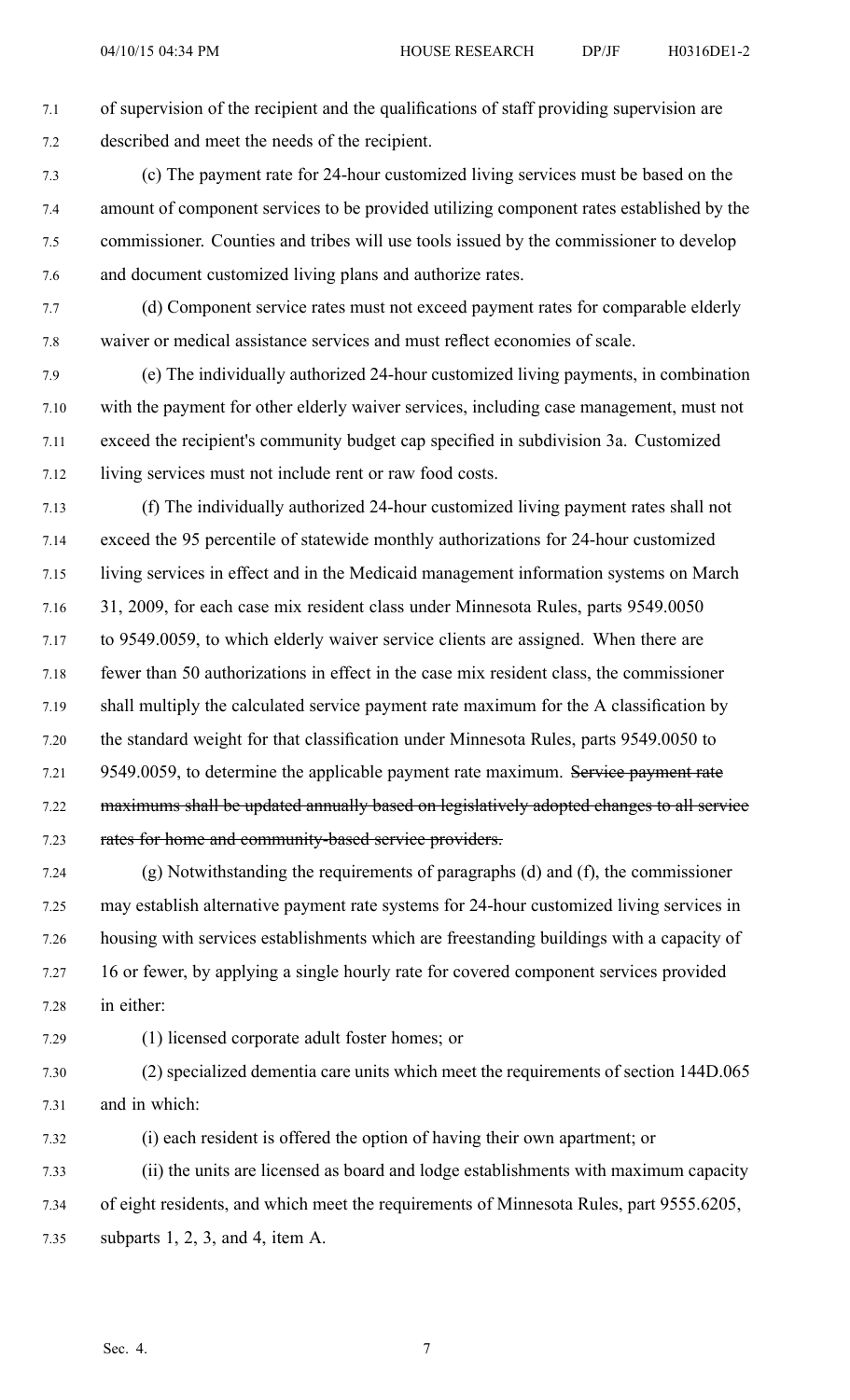- 8.1 (h) Twenty-four-hour customized living services are delivered by <sup>a</sup> provider licensed 8.2 by the Department of Health as a class A or class F home care provider and provided in a 8.3 building that is registered as <sup>a</sup> housing with services establishment under chapter 144D. 8.4 Licensed home care providers are subject to section 256B.0651, subdivision 14.
- 8.5 (i) A provider may not bill or otherwise charge an elderly waiver participant or their 8.6 family for additional units of any allowable componen<sup>t</sup> service beyond those available 8.7 under the service rate limits described in paragraph (e), nor for additional units of any 8.8 allowable componen<sup>t</sup> service beyond those approved in the service plan by the lead agency. 8.9 (j) Effective July 1, 2016, and each July 1 thereafter, individualized service rate
- 8.10 limits for 24-hour customized living services under this subdivision shall be adjusted by
- 8.11 the greater of the difference between any legislatively adopted home and community-based
- 8.12 provider rate increase effective on July 1 and the average statewide percentage increase
- 8.13 in nursing facility operating paymen<sup>t</sup> rates under sections 256B.431, 256B.434, and
- 8.14 256B.441, effective the previous January 1.
- 

### 8.15 **EFFECTIVE DATE.** This section is effective July 1, 2016.

- 8.16 Sec. 5. Minnesota Statutes 2014, section 256B.431, subdivision 2b, is amended to read: 8.17 Subd. 2b. **Operating costs after July 1, 1985.** (a) For rate years beginning on or 8.18 after July 1, 1985, the commissioner shall establish procedures for determining per diem 8.19 reimbursement for operating costs.
- 8.20 (b) The commissioner shall contract with an econometric firm with recognized 8.21 expertise in and access to national economic change indices that can be applied to the 8.22 appropriate cost categories when determining the operating cost paymen<sup>t</sup> rate.
- 8.23 (c) The commissioner shall analyze and evaluate each nursing facility's cost repor<sup>t</sup> 8.24 of allowable operating costs incurred by the nursing facility during the reporting year 8.25 immediately preceding the rate year for which the paymen<sup>t</sup> rate becomes effective.
- 8.26 (d) The commissioner shall establish limits on actual allowable historical operating 8.27 cost per diems based on cost reports of allowable operating costs for the reporting year 8.28 that begins October 1, 1983, taking into consideration relevant factors including resident 8.29 needs, geographic location, and size of the nursing facility. In developing the geographic 8.30 groups for purposes of reimbursement under this section, the commissioner shall ensure 8.31 that nursing facilities in any county contiguous to the Minneapolis-St. Paul seven-county 8.32 metropolitan area are included in the same geographic group. The limits established by 8.33 the commissioner shall not be less, in the aggregate, than the 60th percentile of total 8.34 actual allowable historical operating cost per diems for each group of nursing facilities 8.35 established under subdivision 1 based on cost reports of allowable operating costs in the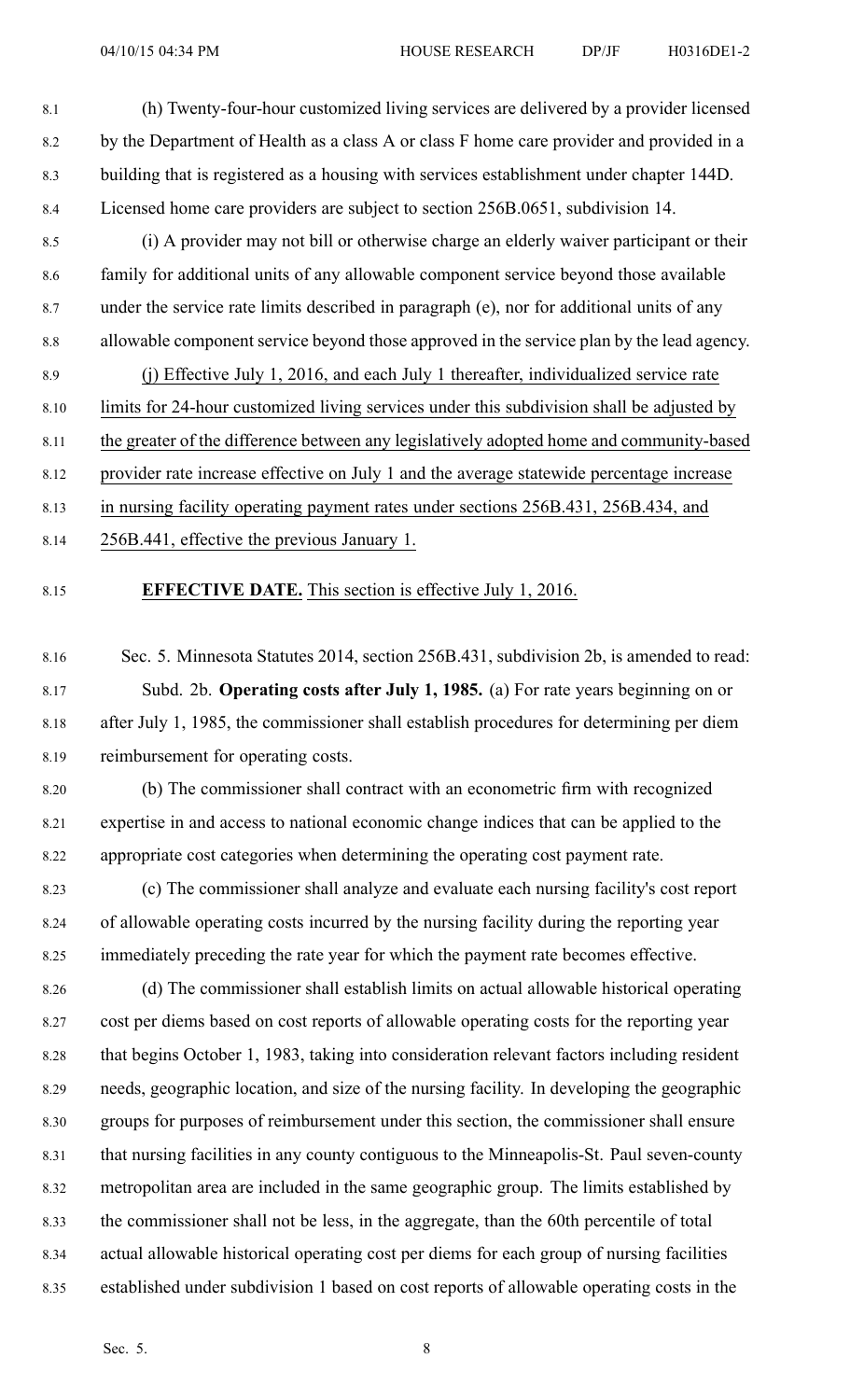9.1 previous reporting year. For rate years beginning on or after July 1, 1989, facilities located 9.2 in geographic group I as described in Minnesota Rules, par<sup>t</sup> 9549.0052, on January 1, 9.3 1989, may choose to have the commissioner apply either the care related limits or the 9.4 other operating cost limits calculated for facilities located in geographic group II, or 9.5 both, if either of the limits calculated for the group II facilities is higher. The efficiency 9.6 incentive for geographic group I nursing facilities must be calculated based on geographic 9.7 group I limits. The phase-in must be established utilizing the chosen limits. For purposes 9.8 of these exceptions to the geographic grouping requirements, the definitions in Minnesota 9.9 Rules, parts 9549.0050 to 9549.0059 (Emergency), and 9549.0010 to 9549.0080, apply. 9.10 The limits established under this paragraph remain in effect until the commissioner 9.11 establishes <sup>a</sup> new base period. Until the new base period is established, the commissioner 9.12 shall adjust the limits annually using the appropriate economic change indices established 9.13 in paragraph (e). In determining allowable historical operating cost per diems for purposes 9.14 of setting limits and nursing facility paymen<sup>t</sup> rates, the commissioner shall divide the 9.15 allowable historical operating costs by the actual number of resident days, excep<sup>t</sup> that 9.16 where <sup>a</sup> nursing facility is occupied at less than 90 percen<sup>t</sup> of licensed capacity days, the 9.17 commissioner may establish procedures to adjust the computation of the per diem to 9.18 an imputed occupancy level at or below 90 percent. The commissioner shall establish 9.19 efficiency incentives as appropriate. The commissioner may establish efficiency incentives 9.20 for different operating cost categories. The commissioner shall consider establishing 9.21 efficiency incentives in care related cost categories. The commissioner may combine one 9.22 or more operating cost categories and may use different methods for calculating paymen<sup>t</sup> 9.23 rates for each operating cost category or combination of operating cost categories. For the 9.24 rate year beginning on July 1, 1985, the commissioner shall:

9.25 (1) allow nursing facilities that have an average length of stay of 180 days or less in 9.26 their skilled nursing level of care, 125 percen<sup>t</sup> of the care related limit and 105 percen<sup>t</sup> 9.27 of the other operating cost limit established by rule; and

9.28 (2) exemp<sup>t</sup> nursing facilities licensed on July 1, 1983, by the commissioner to 9.29 provide residential services for the physically disabled under Minnesota Rules, parts 9.30 9570.2000 to 9570.3600, from the care related limits and allow 105 percen<sup>t</sup> of the other 9.31 operating cost limit established by rule.

9.32 For the purpose of calculating the other operating cost efficiency incentive for 9.33 nursing facilities referred to in clause (1) or (2), the commissioner shall use the other 9.34 operating cost limit established by rule before application of the 105 percent.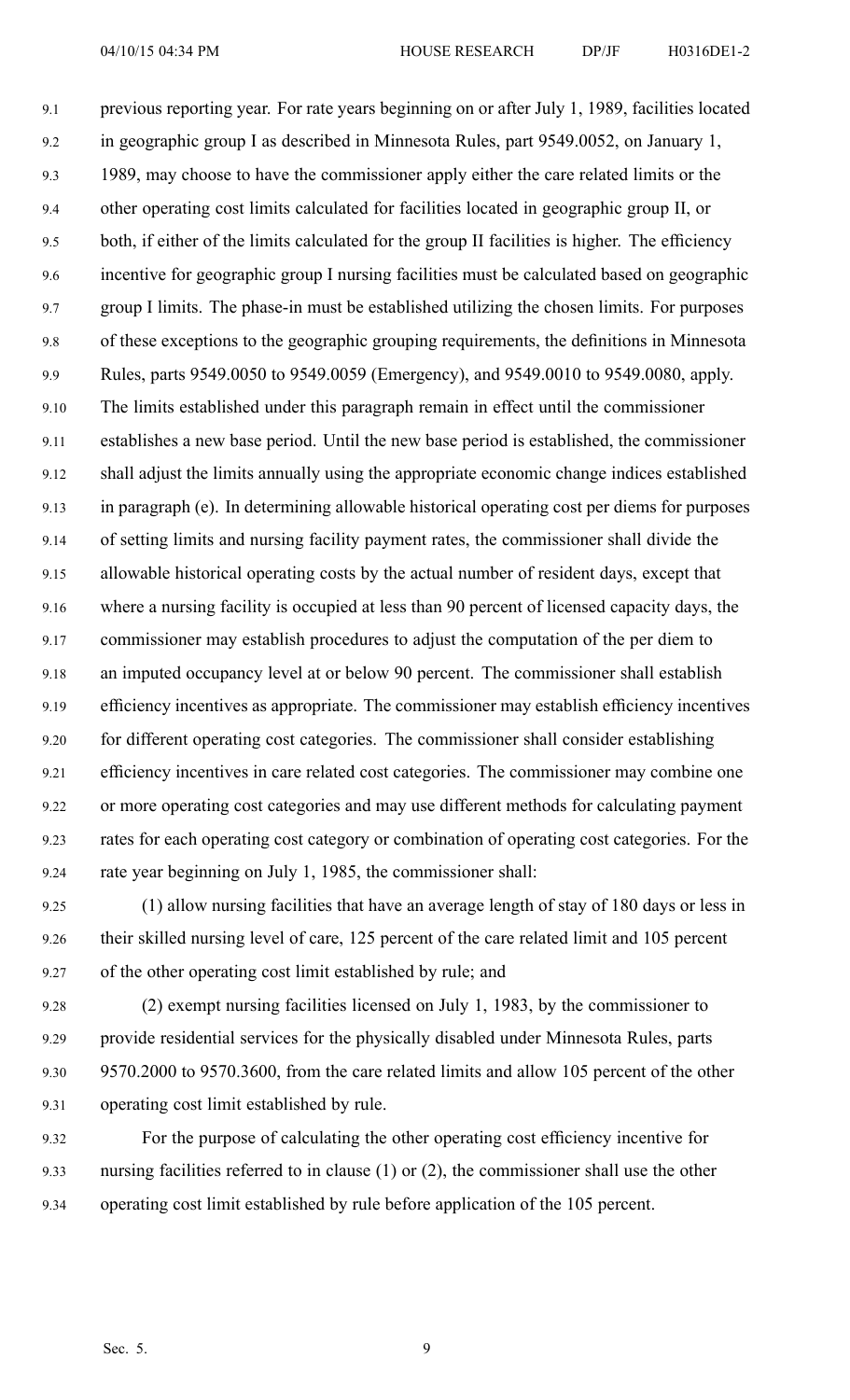10.1 (e) The commissioner shall establish <sup>a</sup> composite index or indices by determining 10.2 the appropriate economic change indicators to be applied to specific operating cost 10.3 categories or combination of operating cost categories.

10.4 (f) Each nursing facility shall receive an operating cost paymen<sup>t</sup> rate equal to the sum 10.5 of the nursing facility's operating cost paymen<sup>t</sup> rates for each operating cost category. The 10.6 operating cost paymen<sup>t</sup> rate for an operating cost category shall be the lesser of the nursing 10.7 facility's historical operating cost in the category increased by the appropriate index 10.8 established in paragraph (e) for the operating cost category plus an efficiency incentive 10.9 established pursuan<sup>t</sup> to paragraph (d) or the limit for the operating cost category increased 10.10 by the same index. If <sup>a</sup> nursing facility's actual historic operating costs are greater than the 10.11 prospective paymen<sup>t</sup> rate for that rate year, there shall be no retroactive cost settle up. In 10.12 establishing payment rates for one or more operating cost categories, the commissioner may 10.13 establish separate rates for different classes of residents based on their relative care needs.

10.14 (g) The commissioner shall include the reported actual real estate tax liability or 10.15 payments in lieu of real estate tax of each nursing facility as an operating cost of that 10.16 nursing facility. Allowable costs under this subdivision for payments made by <sup>a</sup> nonprofit 10.17 nursing facility that are in lieu of real estate taxes shall not exceed the amount which the 10.18 nursing facility would have paid to <sup>a</sup> city or township and county for fire, police, sanitation 10.19 services, and road maintenance costs had real estate taxes been levied on that property 10.20 for those purposes. For rate years beginning on or after July 1, 1987, the reported actual 10.21 real estate tax liability or payments in lieu of real estate tax of nursing facilities shall be 10.22 adjusted to include an amount equal to one-half of the dollar change in real estate taxes 10.23 from the prior year. The commissioner shall include <sup>a</sup> reported actual special assessment, 10.24 and reported actual license fees required by the Minnesota Department of Health, for each 10.25 nursing facility as an operating cost of that nursing facility. For rate years beginning 10.26 on or after July 1, 1989, the commissioner shall include <sup>a</sup> nursing facility's reported 10.27 Public Employee Retirement Act contribution for the reporting year as apportioned to the 10.28 care-related operating cost categories and other operating cost categories multiplied by 10.29 the appropriate composite index or indices established pursuan<sup>t</sup> to paragraph (e) as costs 10.30 under this paragraph. Total adjusted real estate tax liability, payments in lieu of real 10.31 estate tax, actual special assessments paid, the indexed Public Employee Retirement Act 10.32 contribution, and license fees paid as required by the Minnesota Department of Health, 10.33 for each nursing facility (1) shall be divided by actual resident days in order to compute 10.34 the operating cost paymen<sup>t</sup> rate for this operating cost category, (2) shall not be used to 10.35 compute the care-related operating cost limits or other operating cost limits established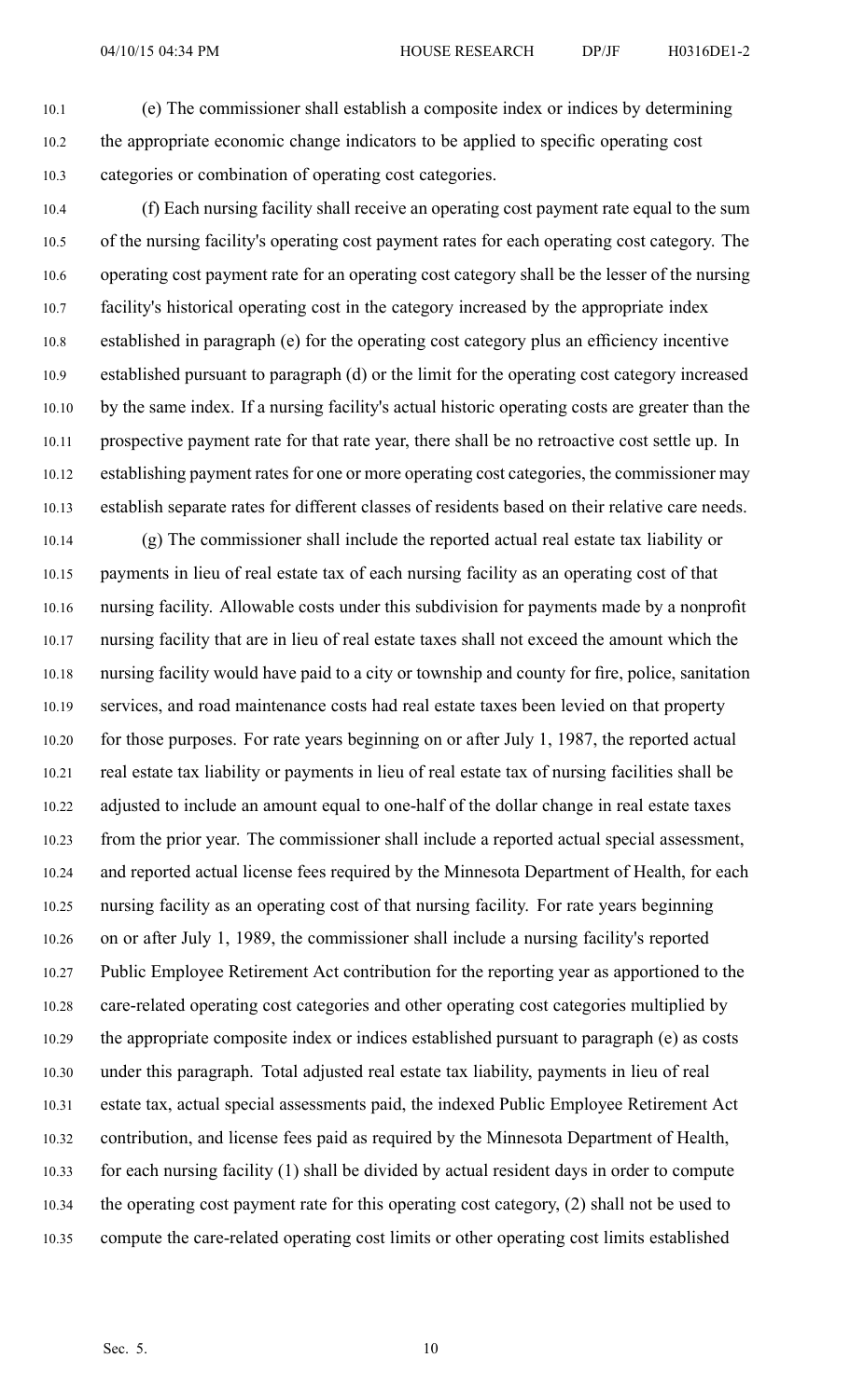11.1 by the commissioner, and (3) shall not be increased by the composite index or indices 11.2 established pursuan<sup>t</sup> to paragraph (e), unless otherwise indicated in this paragraph. 11.3 (h) For rate years beginning on or after July 1, 1987, the commissioner shall adjust 11.4 the rates of a nursing facility that meets the criteria for the special dietary needs of its 11.5 residents and the requirements in section 31.651. The adjustment for raw food cost shall 11.6 be the difference between the nursing facility's allowable historical raw food cost per 11.7 diem and 115 percent of the median historical allowable raw food cost per diem of the 11.8 corresponding geographic group.

11.9 The rate adjustment shall be reduced by the applicable phase-in percentage as 11.10 provided under subdivision 2h.

11.11 Sec. 6. Minnesota Statutes 2014, section 256B.434, subdivision 4, is amended to read: 11.12 Subd. 4. **Alternate rates for nursing facilities.** (a) For nursing facilities which 11.13 have their payment rates determined under this section rather than section 256B.431, the 11.14 commissioner shall establish <sup>a</sup> rate under this subdivision. The nursing facility must enter 11.15 into <sup>a</sup> written contract with the commissioner.

11.16 (b) A nursing facility's case mix paymen<sup>t</sup> rate for the first rate year of <sup>a</sup> facility's 11.17 contract under this section is the payment rate the facility would have received under 11.18 **section 256B.431.** 

11.19  $\left\{e\right\}$  A nursing facility's case mix payment rates for the second and subsequent years 11.20 of <sup>a</sup> facility's contract under this section are the previous rate year's contract paymen<sup>t</sup> rates 11.21 plus an inflation adjustment and, for facilities reimbursed under this section or section 11.22 256B.431, an adjustment to include the cost of any increase in Health Department licensing 11.23 fees for the facility taking effect on or after July 1, 2001. The index for the inflation 11.24 adjustment must be based on the change in the Consumer Price Index-All Items (United 11.25 States City average) (CPI-U) forecasted by the commissioner of managemen<sup>t</sup> and budget's 11.26 national economic consultant, as forecasted in the fourth quarter of the calendar year 11.27 preceding the rate year. The inflation adjustment must be based on the 12-month period 11.28 from the midpoint of the previous rate year to the midpoint of the rate year for which the 11.29 rate is being determined. For the rate years beginning on July 1, 1999, July 1, 2000, July 11.30 1, 2001, July 1, 2002, July 1, 2003, July 1, 2004, July 1, 2005, July 1, 2006, July 1, 2007, 11.31 July 1, 2008, October 1, 2009, and October 1, 2010, this paragraph shall apply only to the 11.32 property-related paymen<sup>t</sup> rate. For the rate years beginning on October 1, 2011, October 1, 11.33 2012, October 1, 2013, October 1, 2014, October 1, 2015, and October January 1, 2016, and 11.34 January 1, 2017, the rate adjustment under this paragraph shall be suspended. Beginning 11.35 in 2005, adjustment to the property paymen<sup>t</sup> rate under this section and section 256B.431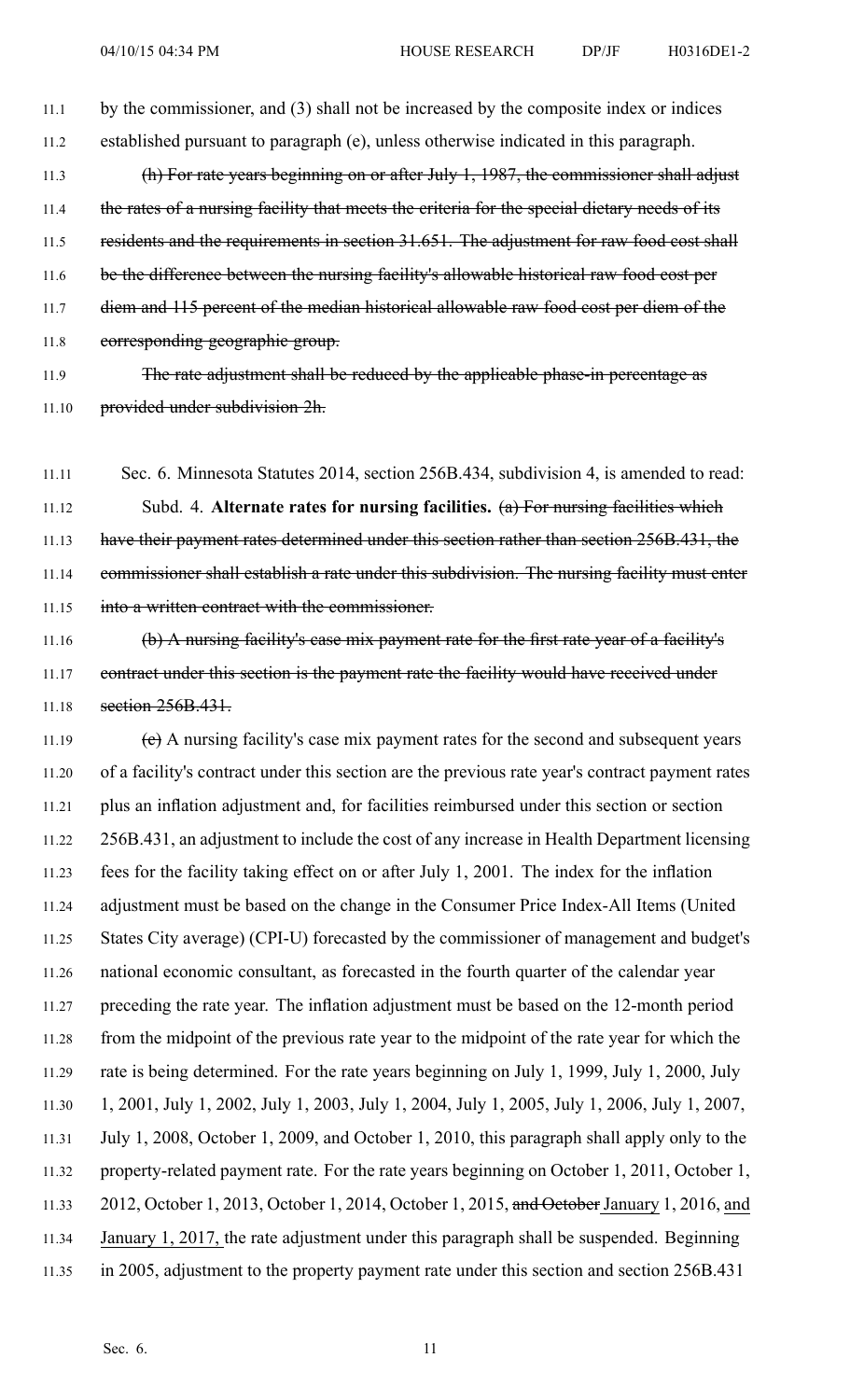12.1 shall be effective on October 1. In determining the amount of the property-related paymen<sup>t</sup> 12.2 rate adjustment under this paragraph, the commissioner shall determine the proportion of 12.3 the facility's rates that are property-related based on the facility's most recent cost report. 12.4 (d) The commissioner shall develop additional incentive-based payments of up to 12.5 five percent above a facility's operating payment rate for achieving outcomes specified 12.6 in a contract. The commissioner may solicit contract amendments and implement those 12.7 which, on a competitive basis, best meet the state's policy objectives. The commissioner 12.8 shall limit the amount of any incentive payment and the number of contract amendments 12.9 under this paragraph to operate the incentive payments within funds appropriated for this 12.10 purpose. The contract amendments may specify various levels of payment for various 12.11 levels of performance. Incentive payments to facilities under this paragraph may be in the 12.12 form of time-limited rate adjustments or onetime supplemental payments. In establishing 12.13 the specified outcomes and related criteria, the commissioner shall consider the following 12.14 state policy objectives: 12.15 (1) successful diversion or discharge of residents to the residents' prior home or other 12.16 community-based alternatives; 12.17  $(2)$  adoption of new technology to improve quality or efficiency; 12.18 (3) improved quality as measured in the Nursing Home Report Card; 12.19 (4) reduced acute care costs; and 12.20 (5) any additional outcomes proposed by a nursing facility that the commissioner 12.21 finds desirable. 12.22 (e) Notwithstanding the threshold in section 256B.431, subdivision 16, facilities that 12.23 take action to come into compliance with existing or pending requirements of the life 12.24 safety code provisions or federal regulations governing sprinkler systems must receive 12.25 reimbursement for the costs associated with compliance if all of the following conditions 12.26 are met: 12.27 (1) the expenses associated with compliance occurred on or after January 1, 2005, 12.28 and before December 31, 2008; 12.29 (2) the costs were not otherwise reimbursed under subdivision 4f or section 12.30 144A.071 or 144A.073; and 12.31 (3) the total allowable costs reported under this paragraph are less than the minimum 12.32 threshold established under section 256B.431, subdivision 15, paragraph (e), and 12.33 subdivision 16. 12.34 The commissioner shall use money appropriated for this purpose to provide to qualifying 12.35 nursing facilities a rate adjustment beginning October 1, 2007, and ending September 30, 12.36 2008. Nursing facilities that have spent money or anticipate the need to spend money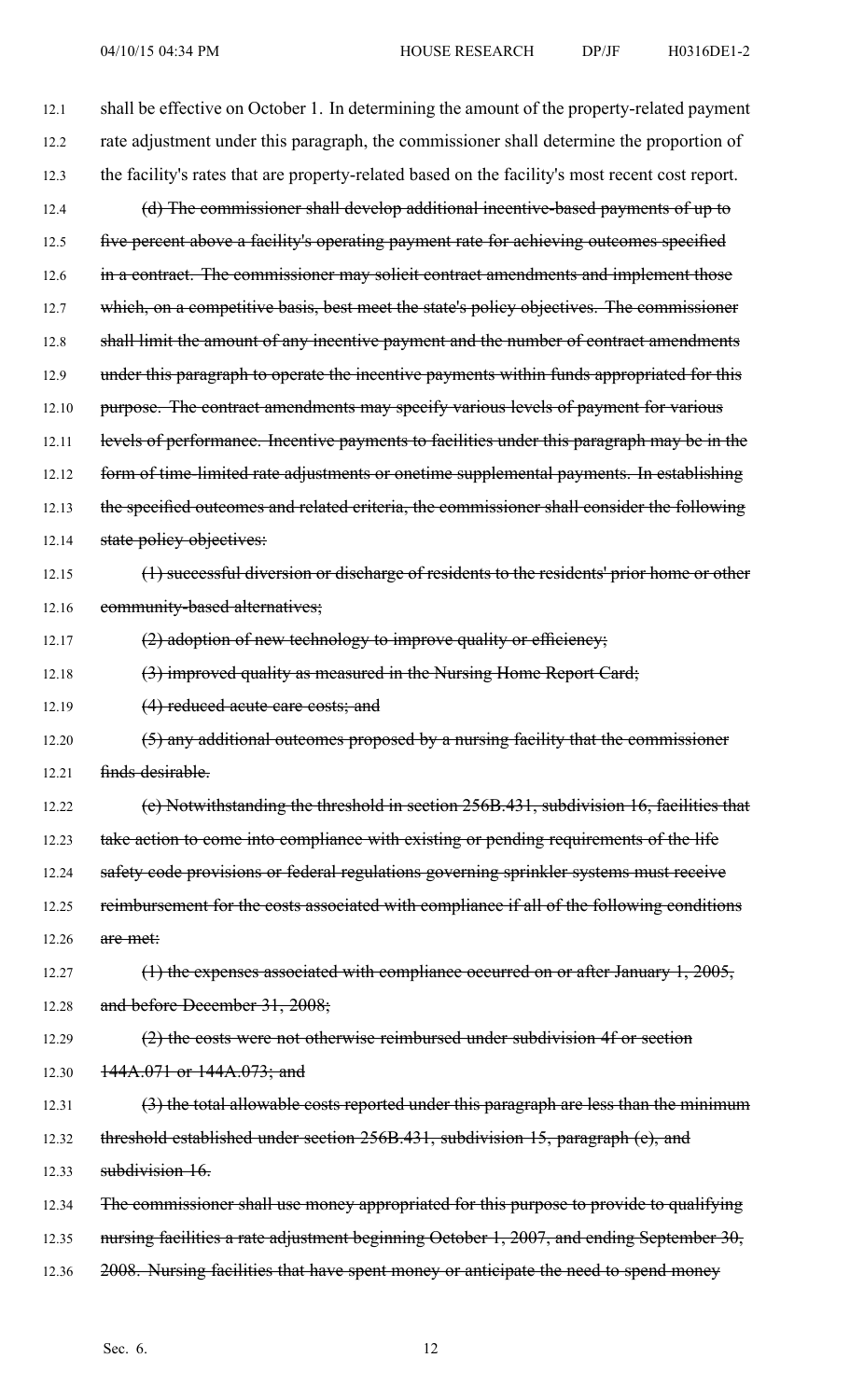13.1 to satisfy the most recent life safety code requirements by (1) installing a sprinkler 13.2 system or (2) replacing all or portions of an existing sprinkler system may submit to the 13.3 commissioner by June 30, 2007, on a form provided by the commissioner the actual 13.4 costs of a completed project or the estimated costs, based on a project bid, of a planned 13.5 project. The commissioner shall calculate a rate adjustment equal to the allowable 13.6 costs of the project divided by the resident days reported for the report year ending 13.7 September 30, 2006. If the costs from all projects exceed the appropriation for this 13.8 purpose, the commissioner shall allocate the money appropriated on a pro rata basis to the 13.9 qualifying facilities by reducing the rate adjustment determined for each facility by an 13.10 equal percentage. Facilities that used estimated costs when requesting the rate adjustment 13.11 shall report to the commissioner by January 31, 2009, on the use of this money on a 13.12 form provided by the commissioner. If the nursing facility fails to provide the report, the 13.13 commissioner shall recoup the money paid to the facility for this purpose. If the facility 13.14 reports expenditures allowable under this subdivision that are less than the amount received 13.15 in the facility's annualized rate adjustment, the commissioner shall recoup the difference.

13.16 Sec. 7. Minnesota Statutes 2014, section 256B.441, subdivision 1, is amended to read: 13.17 Subdivision 1. **Rebasing Calculation of nursing facility operating paymen<sup>t</sup>** 13.18 **rates.** (a) The commissioner shall rebase nursing facility operating paymen<sup>t</sup> rates to align 13.19 payments to facilities with the cost of providing care. The rebased calculate operating 13.20 payment rates shall be calculated using the statistical and cost report filed by each nursing 13.21 facility for the repor<sup>t</sup> period ending one year prior to the rate year.

- 13.22 (b) The new operating payment rates based on this section shall take effect beginning 13.23 with the rate year beginning October 1, 2008, and shall be phased in over eight rate years 13.24 through October 1, 2015. For each year of the phase-in, the operating payment rates shall 13.25 be calculated using the statistical and cost report filed by each nursing facility for the 13.26 report period ending one year prior to the rate year January 1, 2016.
- 13.27 (c) Operating paymen<sup>t</sup> rates shall be rebased on October 1, 2016, and every two 13.28 years after that date.
- 13.29  $(d)$  (c) Each cost reporting year shall begin on October 1 and end on the following 13.30 September 30. Beginning in 2014, A statistical and cost report shall be filed by each 13.31 nursing facility by February 1 in <sup>a</sup> form and manner specified by the commissioner. 13.32 Notice of rates shall be distributed by August November 15 and the rates shall go into 13.33 effect on October January 1 for one year.
- 13.34 (e) Effective October 1, 2014, property rates shall be rebased in accordance with 13.35 section 256B.431 and Minnesota Rules, chapter 9549. The commissioner shall determine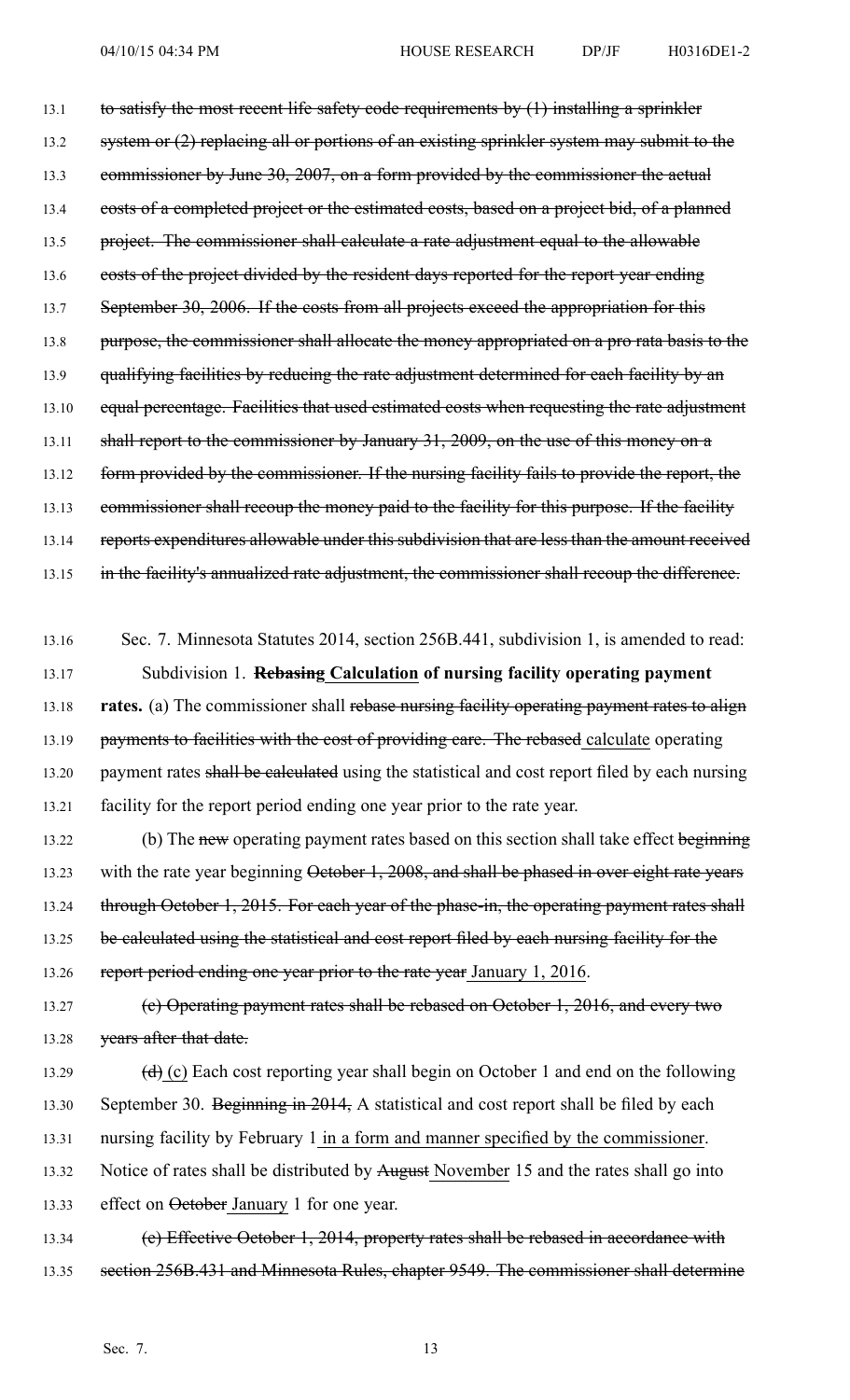14.1 what the property payment rate for a nursing facility would be had the facility not had its 14.2 property rate determined under section 256B.434. The commissioner shall allow nursing 14.3 facilities to provide information affecting this rate determination that would have been 14.4 filed annually under Minnesota Rules, chapter 9549, and nursing facilities shall report 14.5 information necessary to determine allowable debt. The commissioner shall use this 14.6 information to determine the property payment rate.

14.7 Sec. 8. Minnesota Statutes 2014, section 256B.441, subdivision 5, is amended to read: 14.8 Subd. 5. **Administrative costs.** "Administrative costs" means the direct costs for 14.9 administering the overall activities of the nursing home. These costs include salaries and 14.10 wages of the administrator, assistant administrator, business office employees, security 14.11 guards, and associated fringe benefits and payroll taxes, fees, contracts, or purchases 14.12 related to business office functions, licenses, and permits excep<sup>t</sup> as provided in the 14.13 external fixed costs category, employee recognition, travel including meals and lodging, 14.14 all training excep<sup>t</sup> as specified in subdivision 11, voice and data communication or 14.15 transmission, office supplies, property and liability insurance and other forms of insurance 14.16 not designated to other areas, personnel recruitment, legal services, accounting services, 14.17 managemen<sup>t</sup> or business consultants, data processing, information technology, Web 14.18 site, central or home office costs, business meetings and seminars, postage, fees for 14.19 professional organizations, subscriptions, security services, advertising, board of director's 14.20 fees, working capital interest expense, and bad debts and bad debt collection fees.

14.21 Sec. 9. Minnesota Statutes 2014, section 256B.441, is amended by adding <sup>a</sup> 14.22 subdivision to read:

14.23 Subd. 11a. **Employer health insurance costs.** "Employer health insurance costs" 14.24 means premium expenses for group coverage and reinsurance, actual expenses incurred 14.25 for self-insured plans, and employer contributions to employee health reimbursement and 14.26 health savings accounts. Premium and expense costs and contributions are allowable for 14.27 employees who meet the definition of full time employees and their families under the 14.28 federal Affordable Care Act, Public Law 111-148, and part-time employees.

14.29 Sec. 10. Minnesota Statutes 2014, section 256B.441, subdivision 13, is amended to read: 14.30 Subd. 13. **External fixed costs.** "External fixed costs" means costs related to the 14.31 nursing home surcharge under section 256.9657, subdivision 1; licensure fees under 14.32 section 144.122; until September 30, 2013, long-term care consultation fees under 14.33 section 256B.0911, subdivision 6; family advisory council fee under section 144A.33;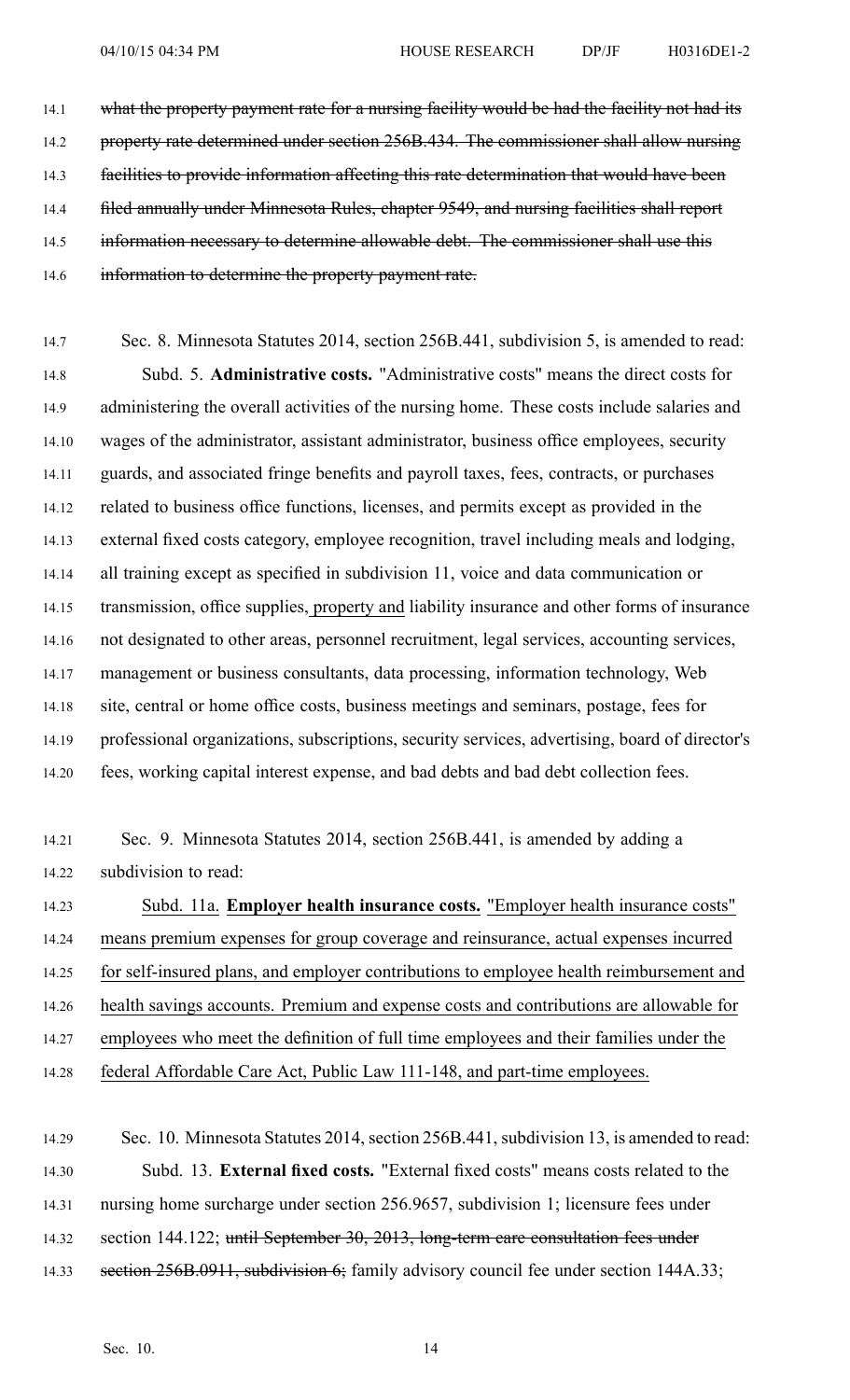- 15.1 scholarships under section 256B.431, subdivision 36; planned closure rate adjustments 15.2 under section 256B.437; or single bed room incentives under section 256B.431, 15.3 subdivision 42; property taxes and property insurance, assessments, and payments in 15.4 lieu of taxes; employer health insurance costs; quality improvement incentive paymen<sup>t</sup>
- 15.5 rate adjustments under subdivision 46c; performance-based incentive payments under
- 15.6 subdivision 46d; special dietary needs under subdivision 51b; and PERA.

15.7 Sec. 11. Minnesota Statutes 2014, section 256B.441, subdivision 14, is amended to read: 15.8 Subd. 14. **Facility average case mix index.** "Facility average case mix index" 15.9 or "CMI" means a numerical value score that describes the relative resource use for 15.10 all residents within the groups under the resource utilization group (RUG-III RUG) 15.11 classification system prescribed by the commissioner based on an assessment of each 15.12 resident. The facility average CMI shall be computed as the standardized days divided by 15.13 total days for all residents in the facility. The RUG's weights used in this section shall be 15.14 as follows for each RUG's class: SE3 1.605; SE2 1.247; SE1 1.081; RAD 1.509; RAC 15.15 1.259; RAB 1.109; RAA 0.957; SSC 1.453; SSB 1.224; SSA 1.047; CC2 1.292; CC1 15.16 1.200; CB2 1.086; CB1 1.017; CA2 0.908; CA1 0.834; IB2 0.877; IB1 0.817; IA2 0.720; 15.17 IA1 0.676; BB2 0.956; BB1 0.885; BA2 0.716; BA1 0.673; PE2 1.199; PE1 1.104; PD2 15.18 1.023; PD1 0.948; PC2 0.926; PC1 0.860; PB2 0.786; PB1 0.734; PA2 0.691; PA1 0.651; 15.19 BC1 0.651; and DDF 1.000 shall be based on the system prescribed in section 256B.438.

- 15.20 Sec. 12. Minnesota Statutes 2014, section 256B.441, subdivision 17, is amended to read: 15.21 Subd. 17. **Fringe benefit costs.** "Fringe benefit costs" means the costs for group life, 15.22 health, dental, workers' compensation, and other employee insurances and pension, except 15.23 for the Public Employee Retirement Association and employer health insurance costs; profit 15.24 sharing, and retirement plans for which the employer pays all or a portion of the costs.
- 15.25 Sec. 13. Minnesota Statutes 2014, section 256B.441, subdivision 30, is amended to read: 15.26 Subd. 30. **Peer groups Median total care-related cost per diem and other** 15.27 **operating per diem determined.** Facilities shall be classified into three groups by county. 15.28 The groups shall consist of:
- 15.29 (1) group one: facilities in Anoka, Benton, Carlton, Carver, Chisago, Dakota, 15.30 Dodge, Goodhue, Hennepin, Isanti, Mille Laes, Morrison, Olmsted, Ramsey, Rice, Scott, 15.31 Sherburne, St. Louis, Stearns, Steele, Wabasha, Washington, Winona, or Wright County; 15.32 (2) group two: facilities in Aitkin, Beltrami, Blue Earth, Brown, Cass, Clay, 15.33 Cook, Crow Wing, Faribault, Fillmore, Freeborn, Houston, Hubbard, Itasca, Kanabec,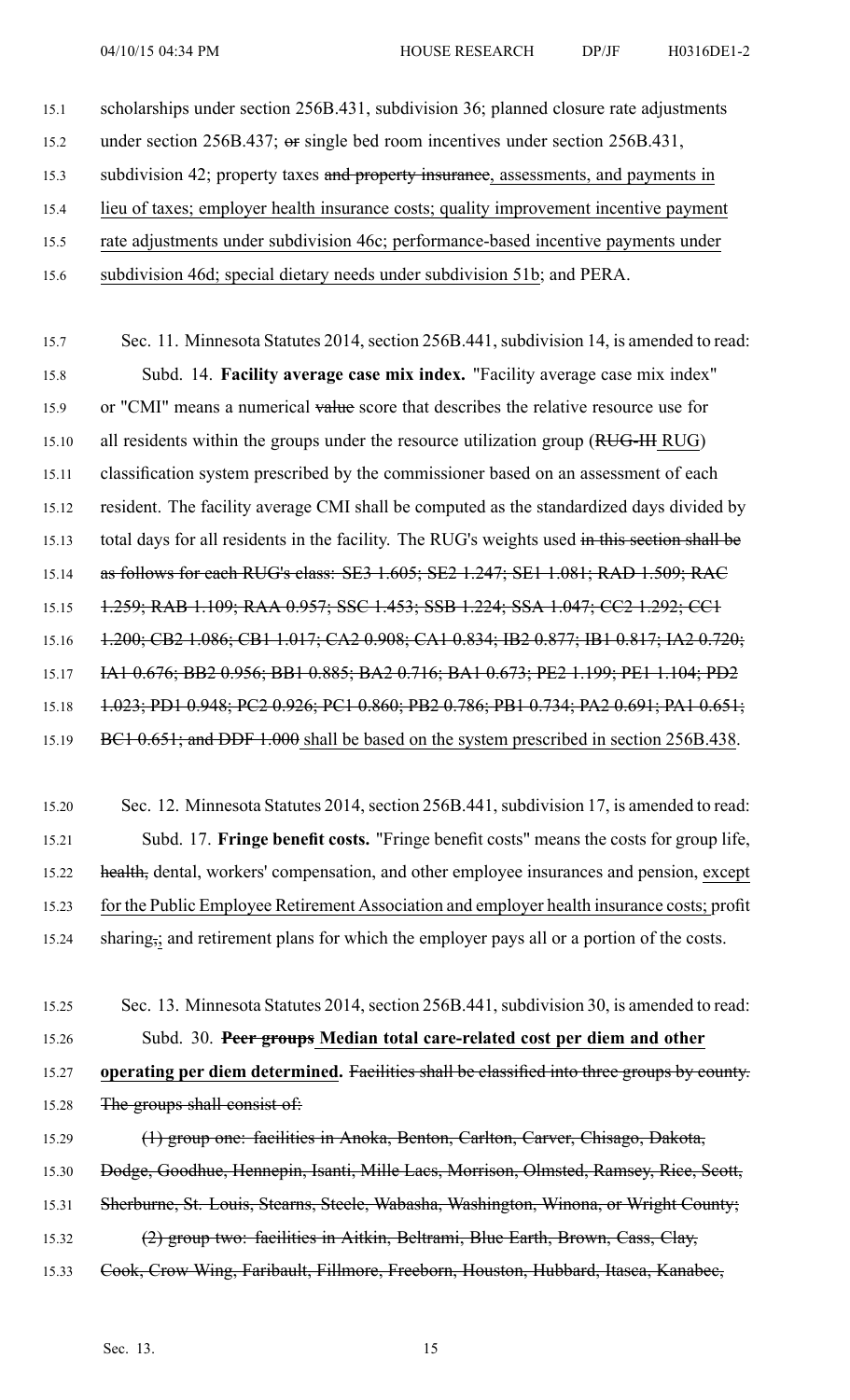- 16.1 Koochiching, Lake, Lake of the Woods, Le Sueur, Martin, McLeod, Meeker, Mower, 16.2 Nicollet, Norman, Pine, Roseau, Sibley, Todd, Wadena, Waseca, Watonwan, or Wilkin 16.3 County; and 16.4 (3) group three: facilities in all other counties (a) The commissioner shall determine 16.5 the median total care-related per diem to be used in subdivision 50 and the median other 16.6 operating per diem to be used in subdivision 51 using the cost reports from nursing 16.7 facilities in Anoka, Carver, Dakota, Hennepin, Ramsey, Scott, and Washington counties. 16.8 (b) The median total care-related per diem shall be equal to the median direct care 16.9 cost for <sup>a</sup> RUG's weight of 1.00 for facilities located in the counties listed in paragraph (a). 16.10 (c) The median other operating per diem shall be equal to the median other 16.11 operating per diem for facilities located in the counties listed in paragraph (a). The other 16.12 operating per diem shall be the sum of each facility's administrative costs, dietary costs, 16.13 housekeeping costs, laundry costs, and maintenance and plant operations costs divided 16.14 by each facility's resident days.
- 16.15 Sec. 14. Minnesota Statutes 2014, section 256B.441, subdivision 31, is amended to read: 16.16 Subd. 31. **Prior system operating cost paymen<sup>t</sup> rate.** "Prior system operating 16.17 cost payment rate" means the operating cost payment rate in effect on September 30, 16.18 2008 December 31, 2015, under Minnesota Rules and Minnesota Statutes, not including 16.19 planned closure rate adjustments under section 256B.437 or single bed room incentives 16.20 under section 256B.431, subdivision 42.
- 16.21 Sec. 15. Minnesota Statutes 2014, section 256B.441, subdivision 33, is amended to read: 16.22 Subd. 33. **Rate year.** "Rate year" means the 12-month period beginning on October 16.23 January 1 following the second most recent reporting year.
- 16.24 Sec. 16. Minnesota Statutes 2014, section 256B.441, subdivision 35, is amended to read: 16.25 Subd. 35. **Reporting period.** "Reporting period" means the one-year period 16.26 beginning on October 1 and ending on the following September 30 during which incurred 16.27 costs are accumulated and then reported on the statistical and cost report. If <sup>a</sup> facility is 16.28 reporting for an interim or settle-up period, the reporting period beginning date may be <sup>a</sup> 16.29 date other than October 1. An interim or settle-up repor<sup>t</sup> must cover at least five months, 16.30 but no more than 17 months, and must always end on September 30.
- 16.31 Sec. 17. Minnesota Statutes 2014, section 256B.441, subdivision 40, is amended to read: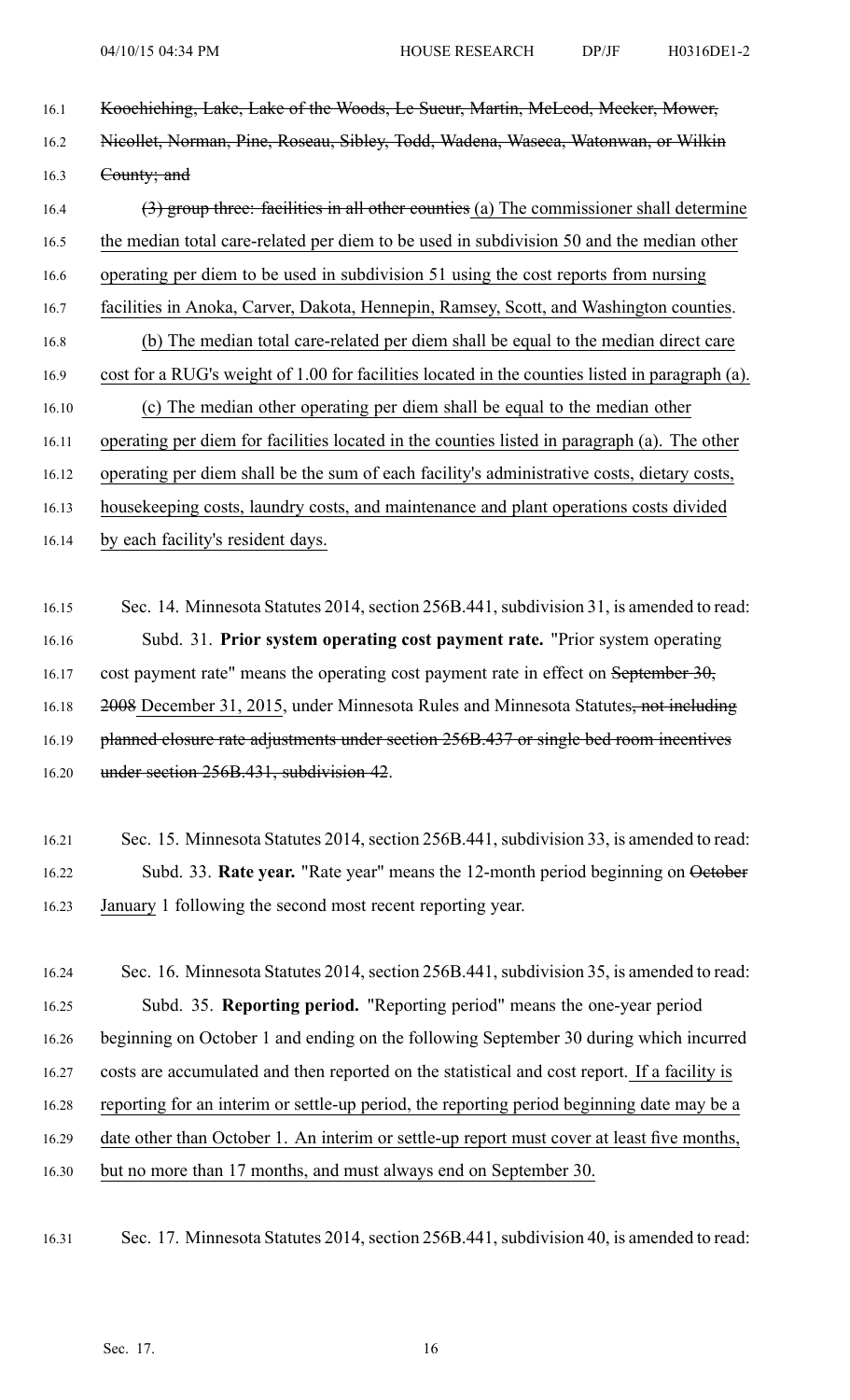17.1 Subd. 40. **Standardized days.** "Standardized days" means the sum of resident days 17.2 by case mix category multiplied by the RUG index for each category. When a facility has 17.3 resident days at <sup>a</sup> penalty classification, these days shall be reported as resident days at the 17.4 RUG class established immediately after the penalty period, if available, and otherwise, at 17.5 the RUG class in effect before the penalty began.

17.6 Sec. 18. Minnesota Statutes 2014, section 256B.441, subdivision 44, is amended to read: 17.7 Subd. 44. **Calculation of <sup>a</sup> quality score.** (a) The commissioner shall determine 17.8 <sup>a</sup> quality score for each nursing facility using quality measures established in section 17.9 256B.439, according to methods determined by the commissioner in consultation with 17.10 stakeholders and experts, and using data as provided in the Minnesota Nursing Home 17.11 Report Card. These methods shall be exemp<sup>t</sup> from the rulemaking requirements under 17.12 chapter 14.

17.13 (b) For each quality measure, a score shall be determined with a maximum the number 17.14 of points available and number of points assigned as determined by the commissioner 17.15 using the methodology established according to this subdivision. The scores determined 17.16 for all quality measures shall be totaled. The determination of the quality measures to be 17.17 used and the methods of calculating scores may be revised annually by the commissioner.

17.18 (c) For the initial rate year under the new payment system, the quality measures 17.19 shall include:

 $17.20$   $(1)$  staff turnover;

- $17.21$   $(2)$  staff retention;
- 17.22  $(3)$  use of pool staff;
- 17.23 (4) quality indicators from the minimum data set; and

17.24 (5) survey deficiencies.

17.25 (d) Beginning July 1, 2013 January 1, 2016, the quality score shall be a value 17.26 between zero and 100, using data as provided in the Minnesota nursing home report 17.27 eard, with include up to 50 percent derived from points related to the Minnesota quality 17.28 indicators score, up to 40 percent derived from points related to the resident quality of life 17.29 score, and up to ten percent derived from points related to the state inspection results score. 17.30 (e) (d) The commissioner, in cooperation with the commissioner of health, may 17.31 adjust the formula in paragraph  $(d)$  (c), or the methodology for computing the total quality 17.32 score, effective July 1 of any year beginning in 2014 2017, with five months advance 17.33 public notice. In changing the formula, the commissioner shall consider quality measure 17.34 priorities registered by repor<sup>t</sup> card users, advice of stakeholders, and available research.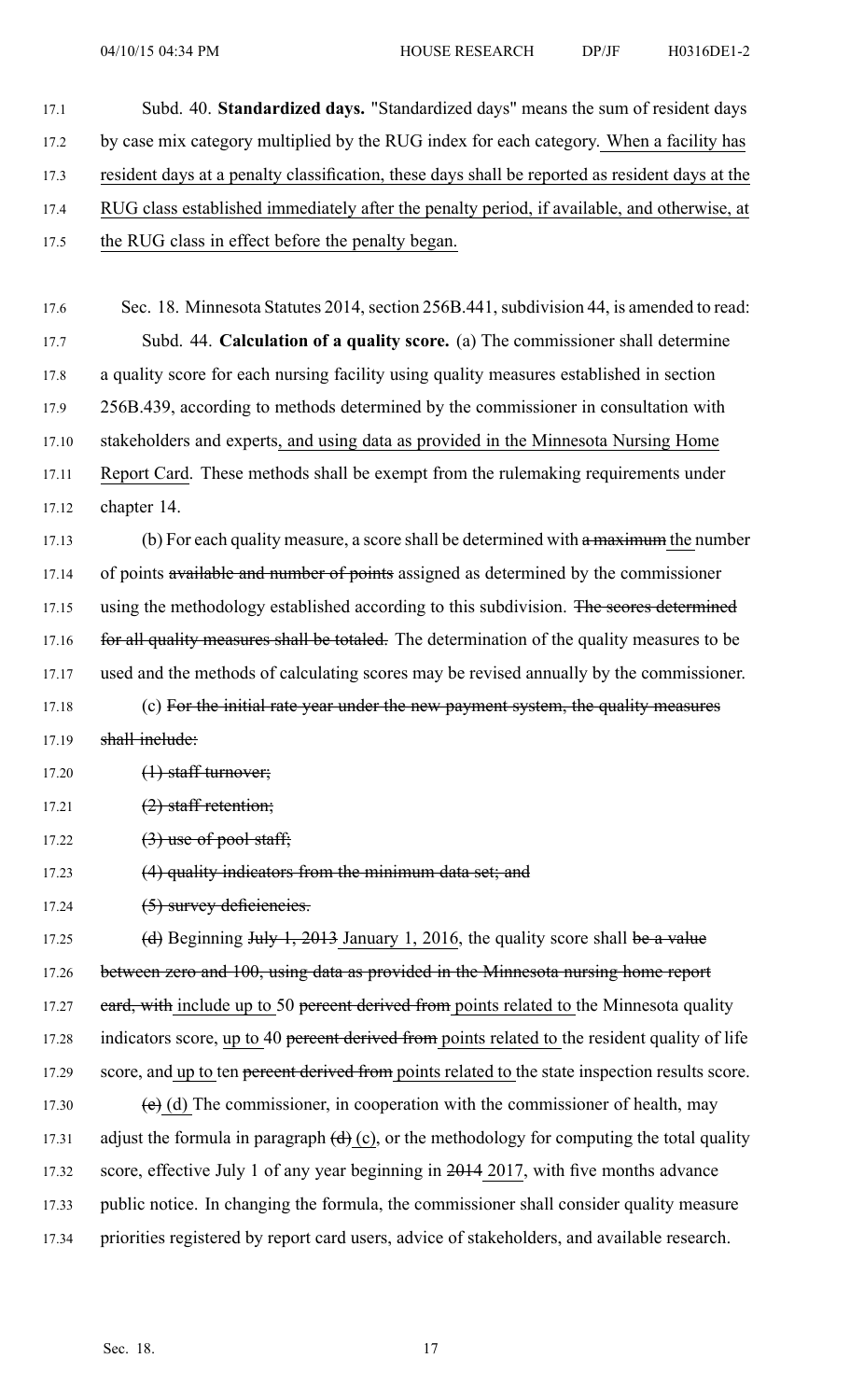| 18.1  | Sec. 19. Minnesota Statutes 2014, section 256B.441, subdivision 46c, is amended to          |
|-------|---------------------------------------------------------------------------------------------|
| 18.2  | read:                                                                                       |
| 18.3  | Subd. 46c. Quality improvement incentive system beginning October 1, 2015.                  |
| 18.4  | The commissioner shall develop a quality improvement incentive program in consultation      |
| 18.5  | with stakeholders. The annual funding pool available for quality improvement incentive      |
| 18.6  | payments shall be equal to 0.8 percent of all operating payments, not including any rate    |
| 18.7  | components resulting from equitable cost-sharing for publicly owned nursing facility        |
| 18.8  | program participation under subdivision 55a, critical access nursing facility program       |
| 18.9  | participation under subdivision 63, or performance-based incentive payment program          |
| 18.10 | participation under section 256B.434, subdivision 4, paragraph (d). For the period from     |
| 18.11 | October 1, 2015, to December 31, 2016, rate adjustments provided under this subdivision     |
| 18.12 | shall be effective for 15 months. Beginning October 1, 2015 January 1, 2017, annual         |
| 18.13 | rate adjustments provided under this subdivision shall be effective for one year, starting  |
| 18.14 | October January 1 and ending the following September 30 December 31. The increase in        |
| 18.15 | this subdivision shall be included in the external fixed payment rate under subdivisions    |
| 18.16 | 13 and 53.                                                                                  |
|       |                                                                                             |
| 18.17 | Sec. 20. Minnesota Statutes 2014, section 256B.441, is amended by adding a                  |
| 18.18 | subdivision to read:                                                                        |
| 18.19 | Subd. 46d. Performance-based incentive payments. The commissioner shall                     |
| 18.20 | develop additional incentive-based payments of up to five percent above a facility's        |
| 18.21 | operating payment rate for achieving outcomes specified in a contract. The commissioner     |
| 18.22 | may solicit proposals and select those which, on a competitive basis, best meet the state's |
| 18.23 | policy objectives. The commissioner shall limit the amount of any incentive payment         |
| 18.24 | and the number of contract amendments under this subdivision to operate the incentive       |
| 18.25 | payments within funds appropriated for this purpose. The commissioner shall approve         |
| 18.26 | proposals through a memorandum of understanding which shall specify various levels of       |
| 18.27 | payment for various levels of performance. Incentive payments to facilities under this      |
| 18.28 | subdivision shall be in the form of time-limited rate adjustments which shall be included   |
| 18.29 | in the external fixed payment rate under subdivisions 13 and 53. In establishing the        |
| 18.30 | specified outcomes and related criteria, the commissioner shall consider the following      |
| 18.31 | state policy objectives:                                                                    |
| 18.32 | (1) successful diversion or discharge of residents to the residents' prior home or other    |
| 18.33 | community-based alternatives;                                                               |
| 18.34 | (2) adoption of new technology to improve quality or efficiency;                            |
| 18.35 | (3) improved quality as measured in the Minnesota nursing home report card;                 |
|       |                                                                                             |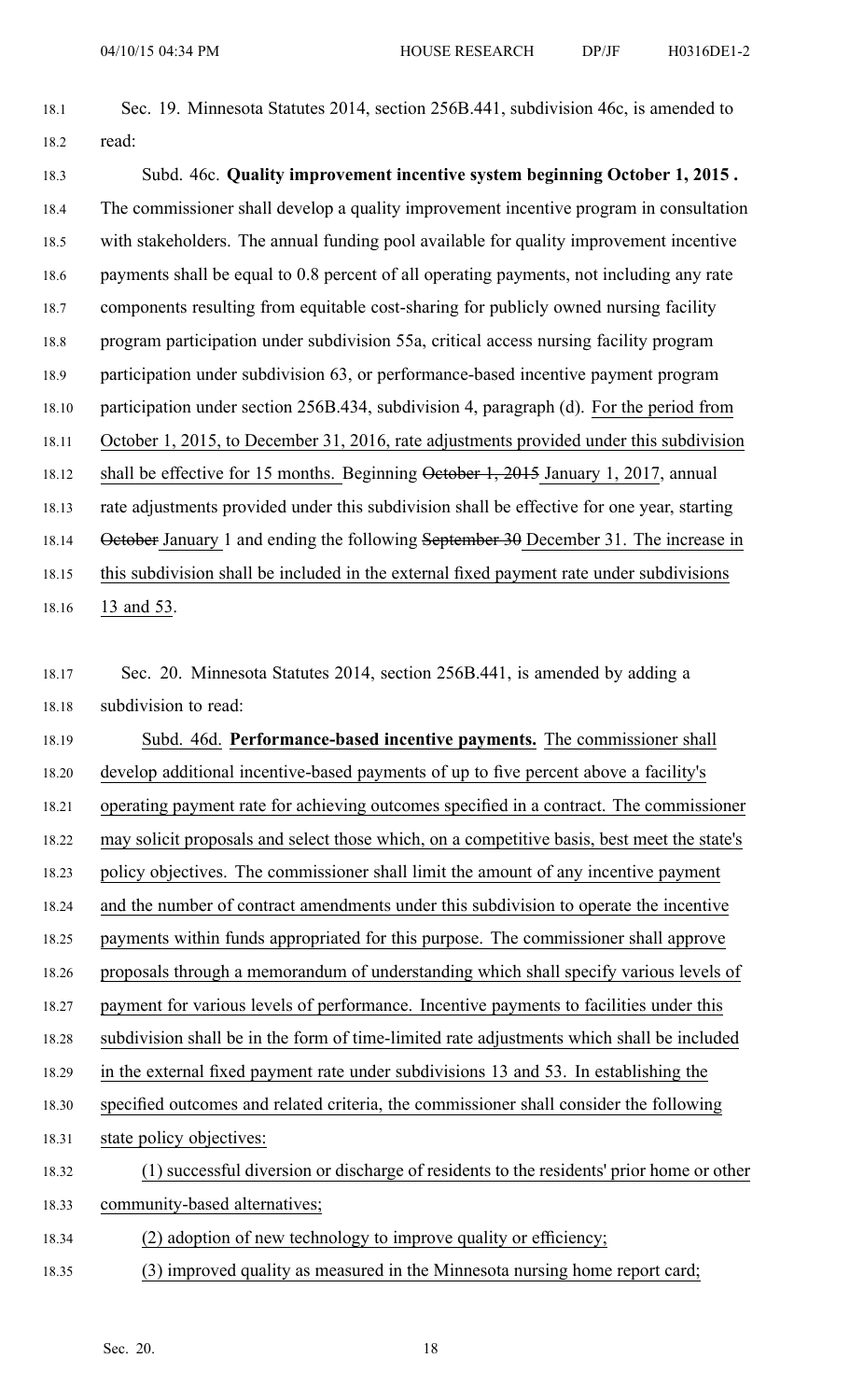19.1 (4) reduced acute care costs; and

19.2 (5) any additional outcomes proposed by <sup>a</sup> nursing facility that the commissioner 19.3 finds desirable.

19.4 Sec. 21. Minnesota Statutes 2014, section 256B.441, subdivision 48, is amended to read: 19.5 Subd. 48. **Calculation of operating care-related per diems.** The direct care per 19.6 diem for each facility shall be the facility's direct care costs divided by its standardized 19.7 days. The other care-related per diem shall be the sum of the facility's activities costs, 19.8 other direct care costs, raw food costs, therapy costs, and social services costs, divided by 19.9 the facility's resident days. The other operating per diem shall be the sum of the facility's 19.10 administrative costs, dietary costs, housekeeping costs, laundry costs, and maintenance 19.11 and plant operations costs divided by the facility's resident days.

19.12 Sec. 22. Minnesota Statutes 2014, section 256B.441, subdivision 50, is amended to read: 19.13 Subd. 50. **Determination of total care-related limit.** (a) The limit on the median 19.14 total care-related per diem shall be determined for each peer group and facility type group 19.15 combination. A facility's total care-related per diems shall be limited to 120 percent of the 19.16 median for the facility's peer and facility type group. The facility-specific direct care costs 19.17 used in making this comparison and in the calculation of the median shall be based on a 19.18 RUG's weight of 1.00. A facility that is above that limit shall have its total care-related per 19.19 diem reduced to the limit. If a reduction of the total care-related per diem is necessary 19.20 because of this limit, the reduction shall be made proportionally to both the direct care per 19.21 diem and the other care-related per diem according to subdivision 30.

19.22 (b) Beginning with rates determined for October 1, 2016, the A facility's total 19.23 care-related limit shall be <sup>a</sup> variable amount based on each facility's quality score, as 19.24 determined under subdivision 44, in accordance with clauses (1) to  $\left(4\right)$  (3):

19.25 (1) for each facility, the commissioner shall determine the quality score, subtract 40, 19.26 divide by 40, and convert to a percentage the quality score shall be multiplied by 0.5625;

19.27 (2) if the value determined in clause  $(1)$  is less than zero, the total care-related limit 19.28 shall be 105 percent of the median for the facility's peer and facility type group add 89.375 19.29 to the amount determined in clause (1), and divide the total by 100; and

19.30 (3) if the value determined in clause (1) is greater than 100 percent, the total 19.31 care-related limit shall be 125 percent of the median for the facility's peer and facility type 19.32 group; and multiply the amount determined in clause (2) by the median total care-related 19.33 per diem determined in subdivision 30, paragraph (b).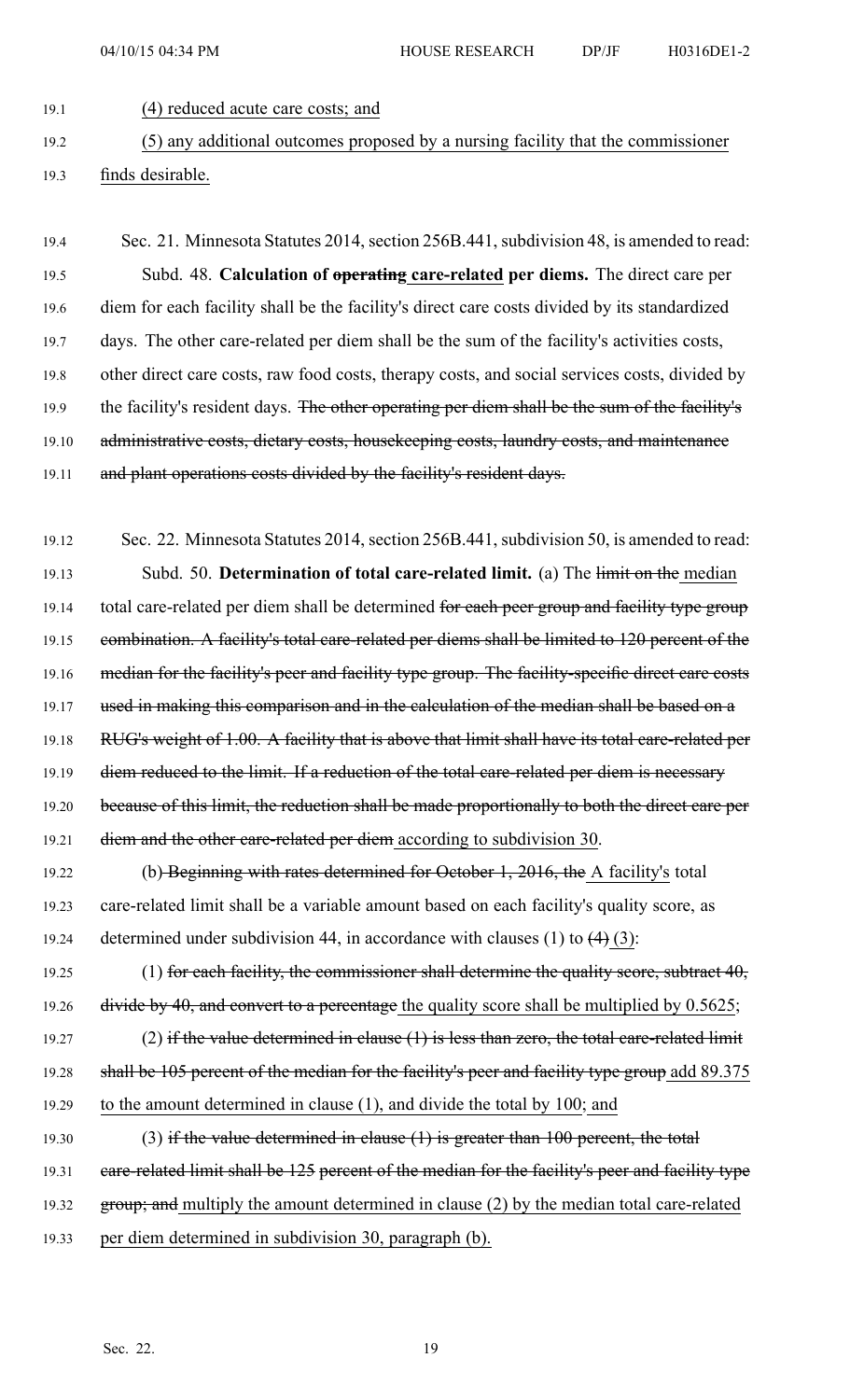- 20.1  $(4)$  if the value determined in clause (1) is greater than zero and less than 100 20.2 percent, the total care-related limit shall be 105 percen<sup>t</sup> of the median for the facility's peer 20.3 and facility type group plus one-fifth of the percentage determined in clause (1). 20.4 (c) A RUG's weight of 1.00 shall be used in the calculation of the median total 20.5 care-related per diem, and in comparisons of facility-specific direct care coststo the median. 20.6 (d) A facility that is above its total care-related limit as determined according to 20.7 paragraph (b) shall have its total care-related per diem reduced to its limit. If <sup>a</sup> reduction 20.8 of the total care-related per diem is necessary due to this limit, the reduction shall be made 20.9 proportionally to both the direct care per diem and the other care-related per diem.
- 20.10 Sec. 23. Minnesota Statutes 2014, section 256B.441, subdivision 51, is amended to read: 20.11 Subd. 51. **Determination of other operating limit price.** The limit on the A price 20.12 for other operating per diem costs shall be determined for each peer group. A facility's 20.13 other operating per diem shall be limited to The price shall be calculated as 105 percent 20.14 of the median for its peer group other operating per diem described in subdivision 30, 20.15 paragraph (c). A facility that is above that limit shall have its other operating per diem 20.16 reduced to the limit.
- 20.17 Sec. 24. Minnesota Statutes 2014, section 256B.441, subdivision 51a, is amended to 20.18 read:

20.19 Subd. 51a. **Exception allowing contracting for specialized care facilities.** (a) 20.20 For rate years beginning on or after October January 1, 2016, the commissioner may 20.21 negotiate increases to the care-related limit for nursing facilities that provide specialized 20.22 care, at <sup>a</sup> cost to the general fund not to exceed \$600,000 per year. The commissioner 20.23 shall publish <sup>a</sup> reques<sup>t</sup> for proposals annually, and may negotiate increases to the limits 20.24 that shall apply for either one or two years before the increase shall be subject to a new 20.25 proposal and negotiation. the care-related limit may for specialized care facilities shall 20.26 be increased by  $up to 50$  percent.

- 20.27 (b) In selecting facilities with which to negotiate, the commissioner shall consider: 20.28 Specialized care facilities are defined as <sup>a</sup> facility having <sup>a</sup> program licensed under chapter 20.29 245A and Minnesota Rules, chapter 9570, or <sup>a</sup> facility with 96 beds on January 1, 2015, 20.30 located in Robbinsdale that specializes in the treatment of Huntington's Disease.
- 20.31 (1) the diagnoses or other circumstances of residents in the specialized program that 20.32 require care that costs substantially more than the RUG's rates associated with those 20.33 residents;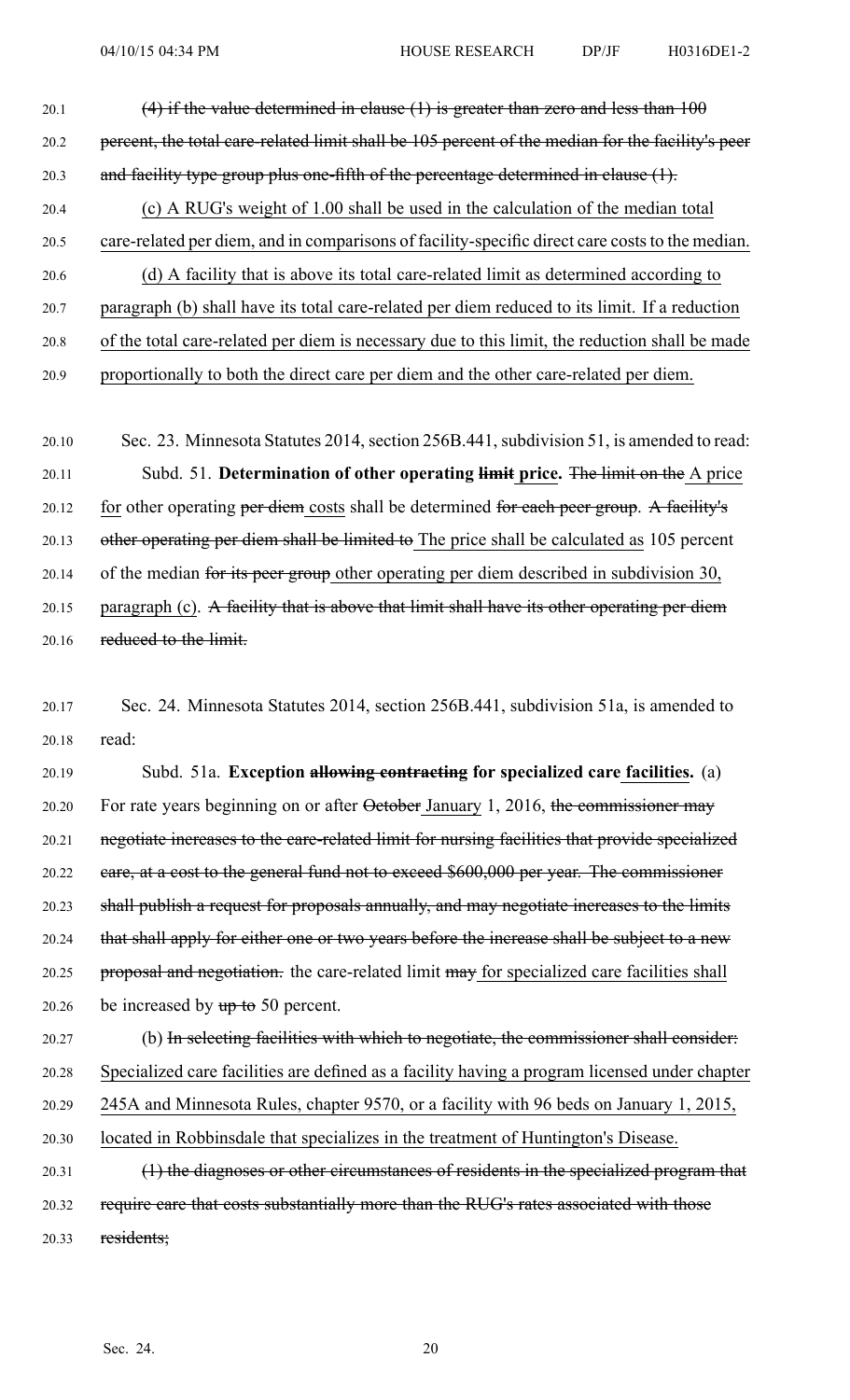- 21.1  $(2)$  the nature of the specialized program or programs offered to meet the needs 21.2 of these individuals; and 21.3 (3) outcomes achieved by the specialized program.
- 21.4 Sec. 25. Minnesota Statutes 2014, section 256B.441, is amended by adding <sup>a</sup> 21.5 subdivision to read:

21.6 Subd. 51b. **Special dietary needs.** The commissioner shall adjust the rates of <sup>a</sup> 21.7 nursing facility that meets the criteria for the special dietary needs of its residents and the 21.8 requirements in section 31.651. The adjustment for raw food cost shall be the difference 21.9 between the nursing facility's most recently reported allowable raw food cost per diem and 21.10 115 percen<sup>t</sup> of the median allowable raw food cost per diem. For rate years beginning 21.11 on or after January 1, 2016, this amount shall be removed from allowable raw food per 21.12 diem costs under operating costs and included in the external fixed per diem rate under

- 21.13 subdivisions 13 and 53.
- 21.14 Sec. 26. Minnesota Statutes 2014, section 256B.441, subdivision 53, is amended to read: 21.15 Subd. 53. **Calculation of paymen<sup>t</sup> rate for external fixed costs.** The commissioner 21.16 shall calculate <sup>a</sup> paymen<sup>t</sup> rate for external fixed costs.
- 21.17 (a) For <sup>a</sup> facility licensed as <sup>a</sup> nursing home, the portion related to section 256.9657 21.18 shall be equal to \$8.86. For <sup>a</sup> facility licensed as both <sup>a</sup> nursing home and <sup>a</sup> boarding care 21.19 home, the portion related to section 256.9657 shall be equal to \$8.86 multiplied by the 21.20 result of its number of nursing home beds divided by its total number of licensed beds.
- 21.21 (b) The portion related to the licensure fee under section 144.122, paragraph (d), 21.22 shall be the amount of the fee divided by actual resident days.
- 21.23 (c) The portion related to development and education of resident and family advisory 21.24 councils under section 144A.33 shall be \$5 divided by 365.
- 21.25 (d) The portion related to scholarships shall be determined under section 256B.431, 21.26 subdivision 36.
- 21.27 (d) Until September 30, 2013, the portion related to long-term care consultation shall 21.28 be determined according to section 256B.0911, subdivision 6.
- 21.29 (e) The portion related to development and education of resident and family advisory 21.30 councils under section 144A.33 shall be \$5 divided by 365.
- 21.31  $(f)$  (e) The portion related to planned closure rate adjustments shall be as determined 21.32 under section 256B.437, subdivision 6, and Minnesota Statutes 2010, section 256B.436.
- 21.33 Planned closure rate adjustments that take effect before October 1, 2014, shall no longer
- 21.34 be included in the payment rate for external fixed costs beginning October 1, 2016.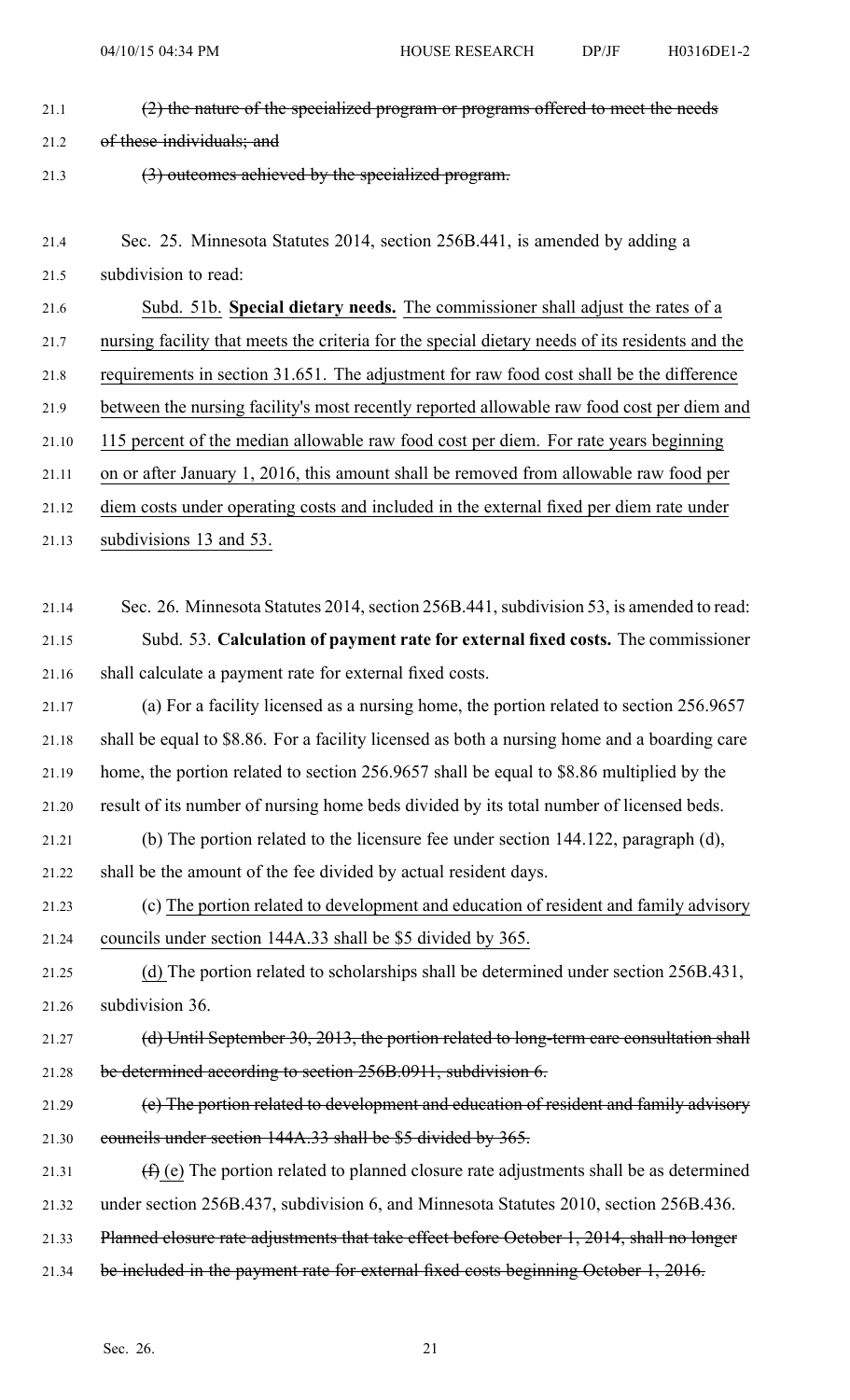| 22.1  | Planned closure rate adjustments that take effect on or after October 1, 2014, shall no                |
|-------|--------------------------------------------------------------------------------------------------------|
| 22.2  | longer be included in the payment rate for external fixed costs beginning on October 1 of              |
| 22.3  | the first year not less than two years after their effective date.                                     |
| 22.4  | (f) The single bed room incentives shall be as determined under section 256B.431,                      |
| 22.5  | subdivision 42.                                                                                        |
| 22.6  | (g) The portions related to property insurance, real estate taxes, special assessments,                |
| 22.7  | and payments made in lieu of real estate taxes directly identified or allocated to the nursing         |
| 22.8  | facility shall be the actual amounts divided by actual resident days.                                  |
| 22.9  | (h) The portion related to employer health insurance costs shall be the allowable                      |
| 22.10 | costs divided by resident days.                                                                        |
| 22.11 | (i) The portion related to the Public Employees Retirement Association shall be                        |
| 22.12 | actual costs divided by resident days.                                                                 |
| 22.13 | (i) The single bed room incentives shall be as determined under section 256B.431,                      |
| 22.14 | subdivision 42. Single bed room incentives that take effect before October 1, 2014, shall              |
| 22.15 | no longer be included in the payment rate for external fixed costs beginning October 1,                |
| 22.16 | 2016. Single bed room incentives that take effect on or after October 1, 2014, shall no                |
| 22.17 | longer be included in the payment rate for external fixed costs beginning on October 1 of              |
| 22.18 | the first year not less than two years after their effective date.                                     |
| 22.19 | (j) The portion related to quality improvement incentive payment rate adjustments                      |
| 22.20 | shall be as determined under subdivision 46c.                                                          |
| 22.21 | (k) The portion related to performance-based incentive payments shall be as                            |
| 22.22 | determined under subdivision 46d.                                                                      |
| 22.23 | (1) The portion related to special dietary needs shall be the per diem amount                          |
| 22.24 | determined under subdivision 51b.                                                                      |
| 22.25 | $\overrightarrow{()}$ (m) The payment rate for external fixed costs shall be the sum of the amounts in |
| 22.26 | paragraphs (a) to $\leftrightarrow$ (l).                                                               |
|       |                                                                                                        |
| 22.27 | Sec. 27. Minnesota Statutes 2014, section 256B.441, subdivision 54, is amended to read:                |
| 22.28 | Subd. 54. Determination of total payment rates. In rate years when rates are                           |
| 22.29 | rebased, The total care-related per diem, other operating price, and external fixed per                |
| 22.30 | diem for each facility shall be converted to payment rates. The total payment rate for                 |
| 22.31 | a RUG's weight of 1.00 shall be the sum of the total care-related payment rate, other                  |
| 22.32 | operating payment rate, efficiency incentive, external fixed cost rate, and the property rate          |
| 22.33 | determined under section 256B.434. To determine a total payment rate for each RUG's                    |

22.34 level, the total care-related paymen<sup>t</sup> rate shall be divided into the direct care paymen<sup>t</sup> rate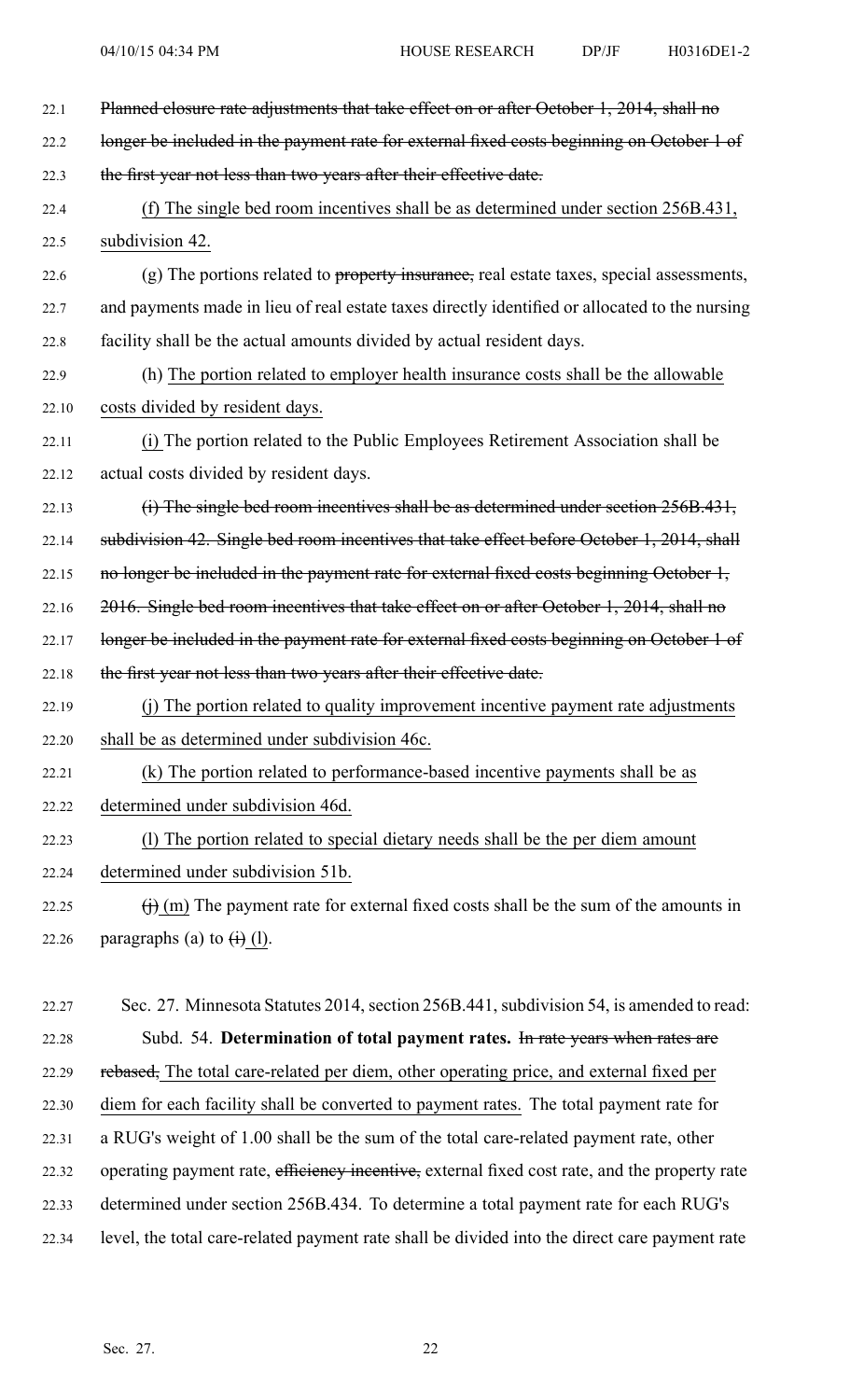- 23.1 and the other care-related paymen<sup>t</sup> rate, and the direct care paymen<sup>t</sup> rate multiplied by the 23.2 RUG's weight for each RUG's level using the weights in subdivision 14.
- 23.3 Sec. 28. Minnesota Statutes 2014, section 256B.441, is amended by adding <sup>a</sup> 23.4 subdivision to read:

23.5 Subd. 54a. **Employees represented by collective bargaining agents.** For facilities 23.6 in which employees are represented by collective bargaining agents, each facility's cost 23.7 repor<sup>t</sup> shall reflect allowable costs related to wages and benefits for bargaining agen<sup>t</sup> 23.8 employees that are provided pursuan<sup>t</sup> to <sup>a</sup> collective bargaining agreement. If wages and 23.9 benefits were not provided pursuan<sup>t</sup> to <sup>a</sup> collective bargaining agreement, the collective 23.10 bargaining agen<sup>t</sup> must notify the commissioner that those expenses should be approved. 23.11 In any case where cost reports do not include the costs related to wages and benefits for 23.12 bargaining agen<sup>t</sup> employees, the commissioner shall calculate the operating paymen<sup>t</sup> 23.13 rate using the prior year's cost repor<sup>t</sup> data for the wages and benefits of bargaining unit 23.14 employees. Expenses may be certified under this subdivision up to 12 months after the 23.15 cost repor<sup>t</sup> has been submitted to the commissioner.

23.16 Sec. 29. Minnesota Statutes 2014, section 256B.441, subdivision 55a, is amended to 23.17 read:

23.18 Subd. 55a. **Alternative to phase-in for publicly owned nursing facilities.** (a) For 23.19 operating paymen<sup>t</sup> rates implemented between October 1, 2011, and the day before the 23.20 phase-in under subdivision 55 is complete operating payment rates are determined under 23.21 this section, the commissioner shall allow nursing facilities whose physical plant is owned 23.22 or whose license is held by <sup>a</sup> city, county, or hospital district to apply for <sup>a</sup> higher paymen<sup>t</sup> 23.23 rate under this section if the local governmental entity agrees to pay <sup>a</sup> specified portion 23.24 of the nonfederal share of medical assistance costs. Nursing facilities that apply shall be 23.25 eligible to select an operating paymen<sup>t</sup> rate, with <sup>a</sup> weight of 1.00, up to the rate calculated 23.26 in subdivision 54, without application of the phase-in under subdivision 55. The rates for 23.27 the other RUGs shall be computed as provided under subdivision 54.

23.28 (b) For operating paymen<sup>t</sup> rates implemented beginning the day when the phase-in 23.29 under subdivision 55 is complete operating payment rates are determined under this 23.30 section, the commissioner shall allow nursing facilities whose physical plant is owned or 23.31 whose license is held by <sup>a</sup> city, county, or hospital district to apply for <sup>a</sup> higher paymen<sup>t</sup> 23.32 rate under this section if the local governmental entity agrees to pay <sup>a</sup> specified portion of 23.33 the nonfederal share of medical assistance costs. Nursing facilities that apply are eligible 23.34 to select an operating paymen<sup>t</sup> rate with <sup>a</sup> weight of 1.00, up to an amount determined by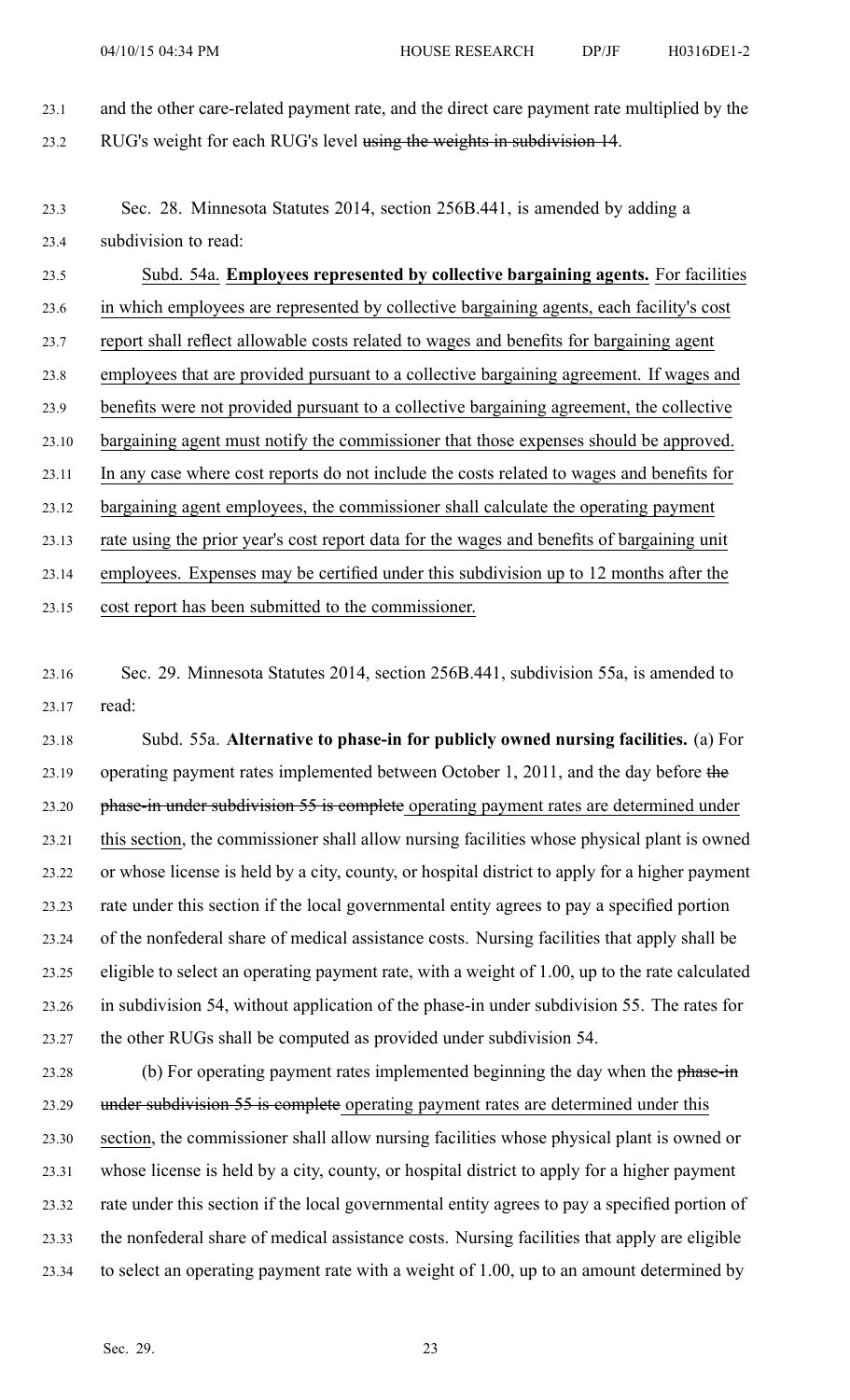24.1 the commissioner to be allowable under the Medicare upper paymen<sup>t</sup> limit test. The rates 24.2 for the other RUGs shall be computed under subdivision 54. The rate increase allowed in 24.3 this paragraph shall take effect only upon federal approval.

24.4 (c) Rates determined under this subdivision shall take effect beginning October 1, 24.5 2011, based on cost reports for the reporting year ending September 30, 2010, and in 24.6 future rate years, rates determined for nursing facilities participating under this subdivision 24.7 shall take effect on October 1 of each year, based on the most recent available cost report.

24.8 (d) Eligible nursing facilities that wish to participate under this subdivision shall 24.9 make an application to the commissioner by August 31, 2011, or by June 30 of any 24.10 subsequent year.

24.11 (e) For each participating nursing facility, the public entity that owns the physical 24.12 plant or is the license holder of the nursing facility shall pay to the state the entire 24.13 nonfederal share of medical assistance payments received as <sup>a</sup> result of the difference 24.14 between the nursing facility's paymen<sup>t</sup> rate under paragraph (a) or (b), and the rates that 24.15 the nursing facility would otherwise be paid without application of this subdivision under 24.16 subdivision 54 or  $\frac{55}{5}$  as determined by the commissioner.

24.17 (f) The commissioner may, at any time, reduce the payments under this subdivision 24.18 based on the commissioner's determination that the payments shall cause nursing facility 24.19 rates to exceed the state's Medicare upper paymen<sup>t</sup> limit or any other federal limitation. If 24.20 the commissioner determines <sup>a</sup> reduction is necessary, the commissioner shall reduce all 24.21 paymen<sup>t</sup> rates for participating nursing facilities by <sup>a</sup> percentage applied to the amount of 24.22 increase they would otherwise receive under this subdivision and shall notify participating 24.23 facilities of the reductions. If payments to <sup>a</sup> nursing facility are reduced, payments under 24.24 section 256B.19, subdivision 1e, shall be reduced accordingly.

24.25 Sec. 30. Minnesota Statutes 2014, section 256B.441, subdivision 56, is amended to read: 24.26 Subd. 56. **Hold harmless.** (a) For the rate years beginning October 1, 2008, 24.27 to October on or after January 1, 2016, no nursing facility shall receive an operating 24.28 cost payment rate less than its prior system operating cost payment rate under section 24.29 256B.434. For rate years beginning between October 1, 2009, and October 1, 2015, no 24.30 nursing facility shall receive an operating payment rate less than its operating payment 24.31 rate in effect on September 30, 2009. The comparison of operating payment rates under 24.32 this section shall be made for <sup>a</sup> RUG's rate with <sup>a</sup> weight of 1.00. 24.33 (b) For rate years beginning on or after January 1, 2016, no facility shall be subject 24.34 to <sup>a</sup> care-related paymen<sup>t</sup> rate limit reduction greater than five percen<sup>t</sup> of the median

24.35 determined in subdivision 30.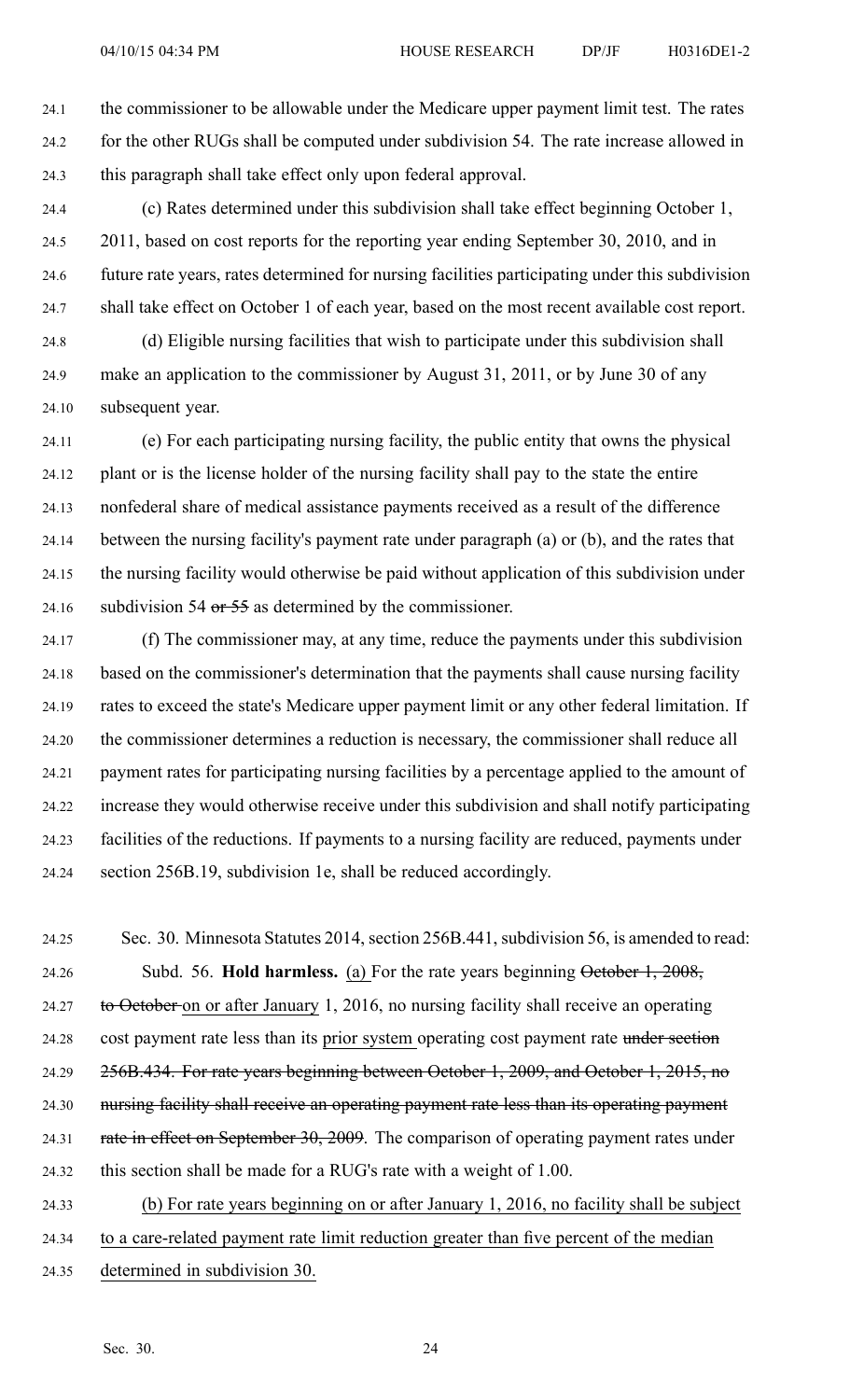25.1 Sec. 31. Minnesota Statutes 2014, section 256B.441, subdivision 63, is amended to read: 25.2 Subd. 63. **Critical access nursing facilities.** (a) The commissioner, in consultation 25.3 with the commissioner of health, may designate certain nursing facilities as critical access 25.4 nursing facilities. The designation shall be granted on <sup>a</sup> competitive basis, within the 25.5 limits of funds appropriated for this purpose.

25.6 (b) The commissioner shall reques<sup>t</sup> proposals from nursing facilities every 25.7 two years. Proposals must be submitted in the form and according to the timelines 25.8 established by the commissioner. In selecting applicants to designate, the commissioner, 25.9 in consultation with the commissioner of health, and with input from stakeholders, shall 25.10 develop criteria designed to preserve access to nursing facility services in isolated areas, 25.11 rebalance long-term care, and improve quality. Beginning in fiscal year 2015, to the 25.12 extent practicable, the commissioner shall ensure an even distribution of designations 25.13 across the state.

- 25.14 (c) The commissioner shall allow the benefits in clauses (1) to (5) for nursing 25.15 facilities designated as critical access nursing facilities:
- 25.16 (1) partial rebasing, with the commissioner allowing <sup>a</sup> designated facility operating 25.17 paymen<sup>t</sup> rates being the sum of up to 60 percen<sup>t</sup> of the operating paymen<sup>t</sup> rate determined 25.18 in accordance with subdivision 54 and at least 40 percent, with the sum of the two portions 25.19 being equal to 100 percent, of the operating paymen<sup>t</sup> rate that would have been allowed 25.20 had the facility not been designated. The commissioner may adjust these percentages by 25.21 up to 20 percen<sup>t</sup> and may approve <sup>a</sup> reques<sup>t</sup> for less than the amount allowed;
- 25.22 (2) enhanced payments for leave days. Notwithstanding section 256B.431, 25.23 subdivision 2r, upon designation as <sup>a</sup> critical access nursing facility, the commissioner 25.24 shall limit paymen<sup>t</sup> for leave days to 60 percen<sup>t</sup> of that nursing facility's total paymen<sup>t</sup> rate 25.25 for the involved resident, and shall allow this paymen<sup>t</sup> only when the occupancy of the 25.26 nursing facility, inclusive of bed hold days, is equal to or greater than 90 percent;
- 25.27 (3) two designated critical access nursing facilities, with up to 100 beds in active 25.28 service, may jointly apply to the commissioner of health for <sup>a</sup> waiver of Minnesota 25.29 Rules, par<sup>t</sup> 4658.0500, subpart 2, in order to jointly employ <sup>a</sup> director of nursing. The 25.30 commissioner of health will consider each waiver reques<sup>t</sup> independently based on the 25.31 criteria under Minnesota Rules, par<sup>t</sup> 4658.0040;
- 25.32 (4) the minimum threshold under section 256B.431, subdivision 15, paragraph (e), 25.33 shall be 40 percen<sup>t</sup> of the amount that would otherwise apply; and
- 25.34 (5) notwithstanding subdivision 58, beginning October 1, 2014, the quality-based 25.35 rate limits under subdivision 50 shall apply to designated critical access nursing facilities.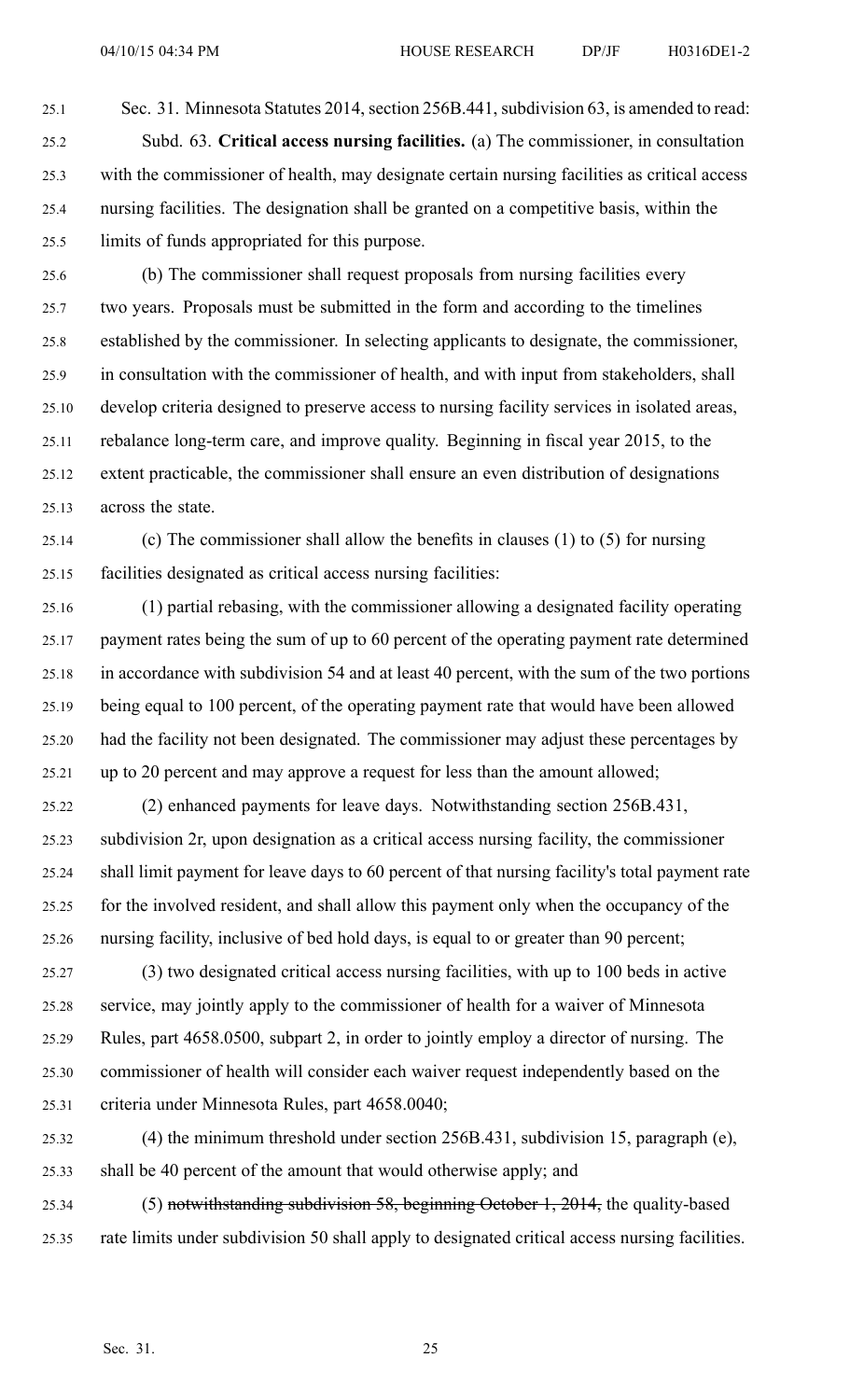- 26.1 (d) Designation of <sup>a</sup> critical access nursing facility shall be for <sup>a</sup> period of two 26.2 years, after which the benefits allowed under paragraph (c) shall be removed. Designated 26.3 facilities may apply for continued designation. 26.4 (e) This subdivision is suspended and no state or federal funding shall be 26.5 appropriated or allocated for the purposes of this subdivision from January 1, 2016, to
- 26.6 December 31, 2017.
- 26.7 Sec. 32. Minnesota Statutes 2014, section 256B.441, is amended by adding <sup>a</sup> 26.8 subdivision to read:
- 26.9 Subd. 65. **Nursing facility in Golden Valley.** Effective for the rate year beginning
- 26.10 January 1, 2016, and all subsequent rate years, the operating paymen<sup>t</sup> rate for <sup>a</sup> facility
- 26.11 located in the city of Golden Valley at 3915 Golden Valley Road with 44 licensed
- 26.12 rehabilitation beds as of January 7, 2015, must be calculated without the application of
- 26.13 subdivisions 50 and 51.

26.14 Sec. 33. Minnesota Statutes 2014, section 256B.50, subdivision 1, is amended to read: 26.15 Subdivision 1. **Scope.** A provider may appeal from <sup>a</sup> determination of <sup>a</sup> paymen<sup>t</sup> 26.16 rate established pursuan<sup>t</sup> to this chapter or allowed costs under section 256B.441 and 26.17 reimbursement rules of the commissioner if the appeal, if successful, would result in 26.18 <sup>a</sup> change to the provider's paymen<sup>t</sup> rate or to the calculation of maximum charges to 26.19 therapy vendors as provided by section 256B.433, subdivision 3. Appeals must be filed 26.20 in accordance with procedures in this section. This section does not apply to <sup>a</sup> reques<sup>t</sup> 26.21 from <sup>a</sup> resident or long-term care facility for reconsideration of the classification of <sup>a</sup> 26.22 resident under section 144.0722.

- 26.23 **EFFECTIVE DATE.** This section is effective July 1, 2015, and applies to appeals 26.24 filed on or after that date.
- 26.25 Sec. 34. Minnesota Statutes 2014, section 256I.05, subdivision 2, is amended to read: 26.26 Subd. 2. **Monthly rates; exemptions.** This subdivision applies to <sup>a</sup> residence 26.27 that on August 1, 1984, was licensed by the commissioner of health only as <sup>a</sup> boarding 26.28 care home, certified by the commissioner of health as an intermediate care facility, and 26.29 licensed by the commissioner of human services under Minnesota Rules, parts 9520.0500 26.30 to 9520.0690. Notwithstanding the provisions of subdivision 1c, the rate paid to <sup>a</sup> facility 26.31 reimbursed under this subdivision shall be determined under section 256B.431, or under 26.32 section 256B.434, or section 256B.441 if the facility is accepted by the commissioner 26.33 for participation in the alternative paymen<sup>t</sup> demonstration project. The rate paid to this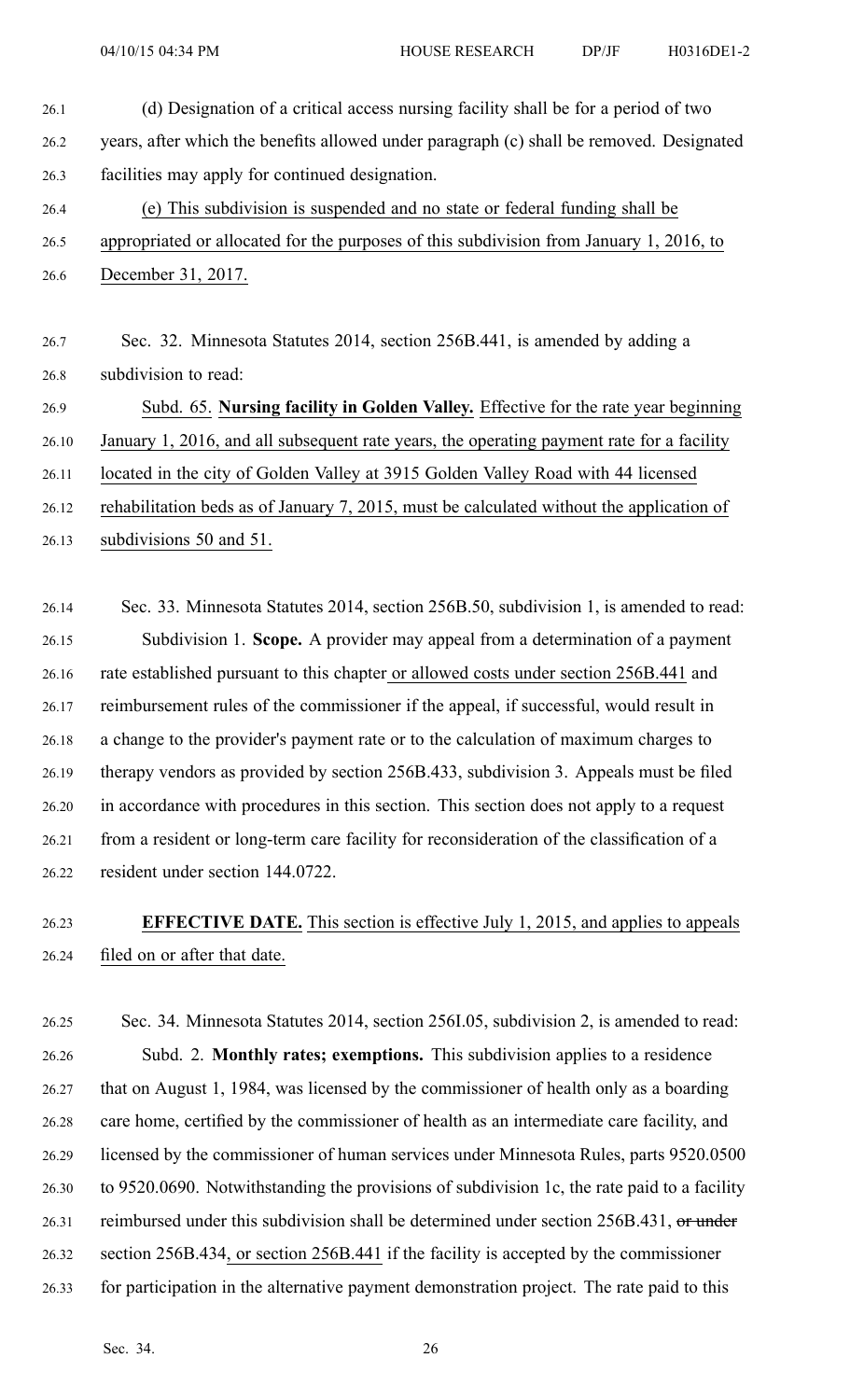27.1 facility shall also include adjustments to the group residential housing rate according to 27.2 subdivision 1, and any adjustments applicable to supplemental service rates statewide. 27.3 Sec. 35. **DIRECTION TO COMMISSIONER; NURSING FACILITY PAYMENT** 27.4 **REFORM REPORT.** 27.5 By January 1, 2017, the commissioner of human services shall evaluate and repor<sup>t</sup> to 27.6 the house of representatives and senate committees and divisions with jurisdiction over 27.7 nursing facility payment rates on: 27.8 (1) the impact of using cost repor<sup>t</sup> data to set rates without accounting for cost 27.9 repor<sup>t</sup> to rate year inflation; 27.10 (2) the impact of the quality adjusted care limits; 27.11 (3) the ability of nursing facilities to attract and retain employees under the new 27.12 payment system; 27.13 (4) the efficacy of the critical access nursing facility program under Minnesota 27.14 Statutes, section 256B.441, subdivision 63, given the new nursing facility paymen<sup>t</sup> system; 27.15 (5) creating <sup>a</sup> process for the commissioner to designate certain facilities as 27.16 specialized care facilities for difficult to serve populations; and 27.17 (6) limiting the hold harmless in Minnesota Statutes, section 256B.441, subdivision 27.18 56.

# 27.19 Sec. 36. **PROPERTY RATE SETTING; APPROPRIATION.**

27.20 (a) The commissioner shall conduct <sup>a</sup> study, in consultation with stakeholders 27.21 and experts, of property rate setting, based on <sup>a</sup> rental value approach for Minnesota 27.22 nursing facilities and shall repor<sup>t</sup> the findings to the house of representatives and senate 27.23 committees and divisions with jurisdiction over nursing facility paymen<sup>t</sup> rates by March 1, 27.24 2016, for <sup>a</sup> system implementation date of January 1, 2017. The commissioner shall: 27.25 (1) contract with at least two firms to conduct appraisals of all nursing facilities in 27.26 the medical assistance program. Each firm will conduct appraisals of approximately 27.27 equal portions of all nursing facilities assigned to them at random. The appraisals shall 27.28 determine the value of the land, building, and equipment of each nursing facility, taking 27.29 into account the quality of construction and current condition of the building; 27.30 (2) use the information from the appraisalsto complete the design of <sup>a</sup> fair rental value 27.31 system and calculate <sup>a</sup> replacement value and an effective age for each nursing facility. 27.32 Nursing facilities may reques<sup>t</sup> appraisal by <sup>a</sup> second firm which shall be assigned randomly 27.33 by the commissioner. The commissioner shall use the findings of the second appraisal. If 27.34 the second firm increases the appraisal value by more than five percent, the state shall pay